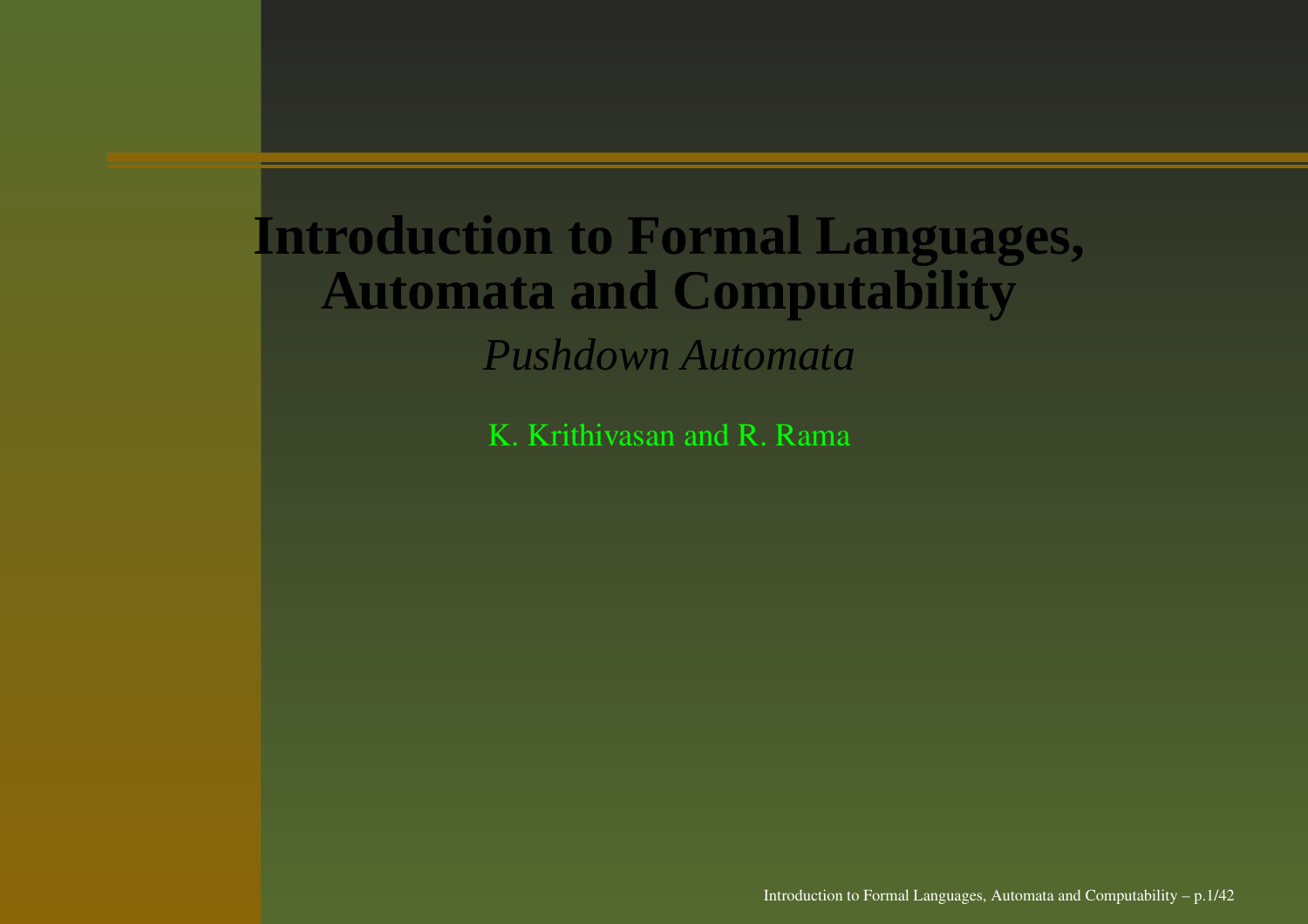## **Introduction**

We have considered the simplest type of automaton, viz., the finite state automaton. We have seen that <sup>a</sup> finite state automaton has finite amount memory and hence cannot accept type 2 languages like  $\{a^nb^n|n\geq 1\}$ <sup>1</sup>}. In this chapter we consider <sup>a</sup> class of automata, the pushdown automata, which accep<sup>t</sup> exactly the class of context-free (type 2) languages. The pushdown automaton is <sup>a</sup> finite automaton with an additional tape, which behaves like <sup>a</sup> stack. We consider two ways of acceptance and show the equivalence between them.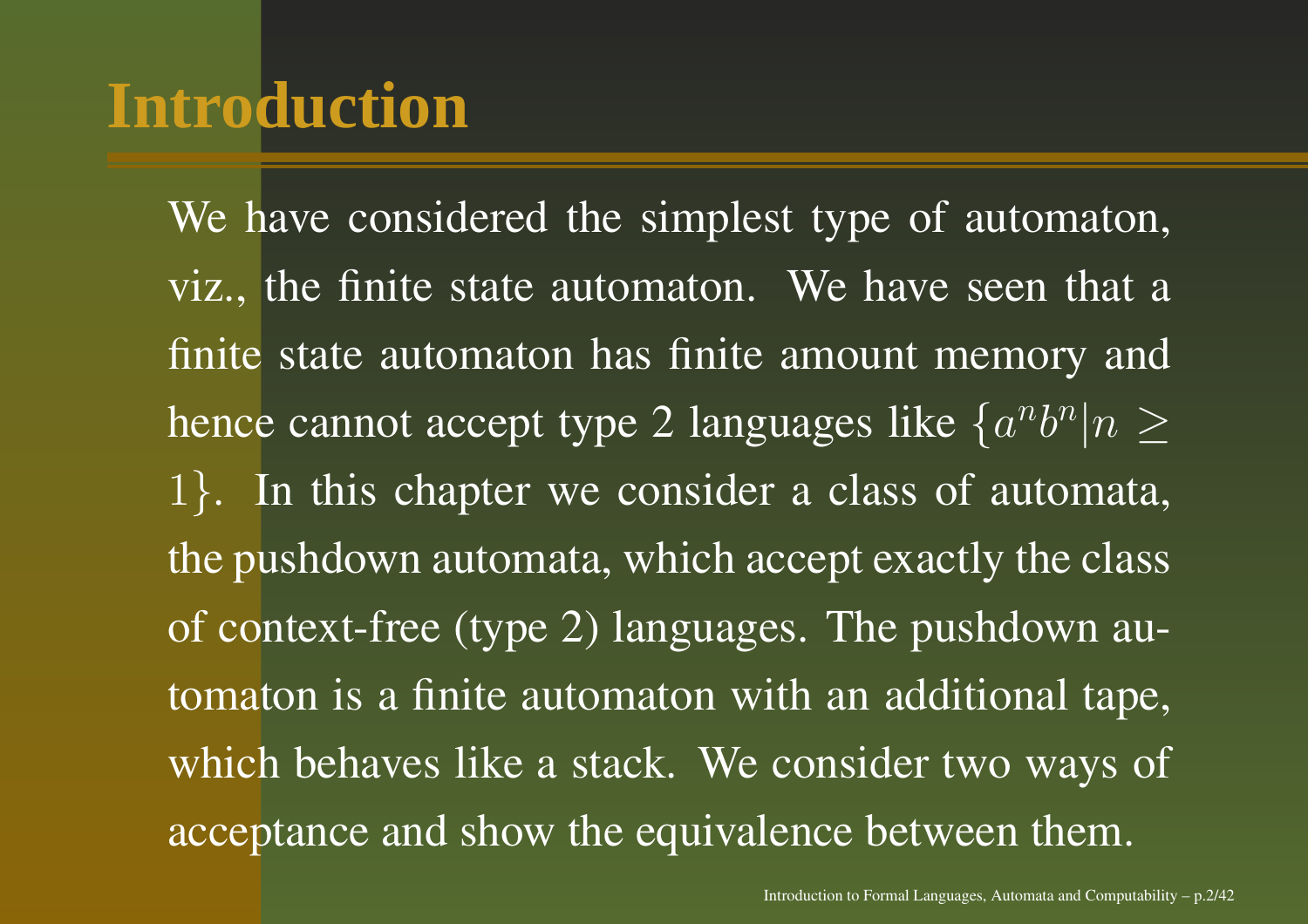## **The Pushdown Automaton**

The equivalence between CFG and pushdown automata is also proved. Let us consider the following language over the alphabet  $\Sigma = \{a, b, c\} : L =$  ${a^n b^m c^n | n, m \geq 1}$ . To accept this we have an automaton which has <sup>a</sup> finite control and the input tape which contains the input. Apart from these, there is an additional pushdown tape which is like <sup>a</sup> stack of plates placed on <sup>a</sup> spring. Only the top most plate is visible. Plates can be removed from top and added at the top only. In the following example, we have <sup>a</sup> red **plate** Introduction to Formal Languages, Automata and Computability – p.3/42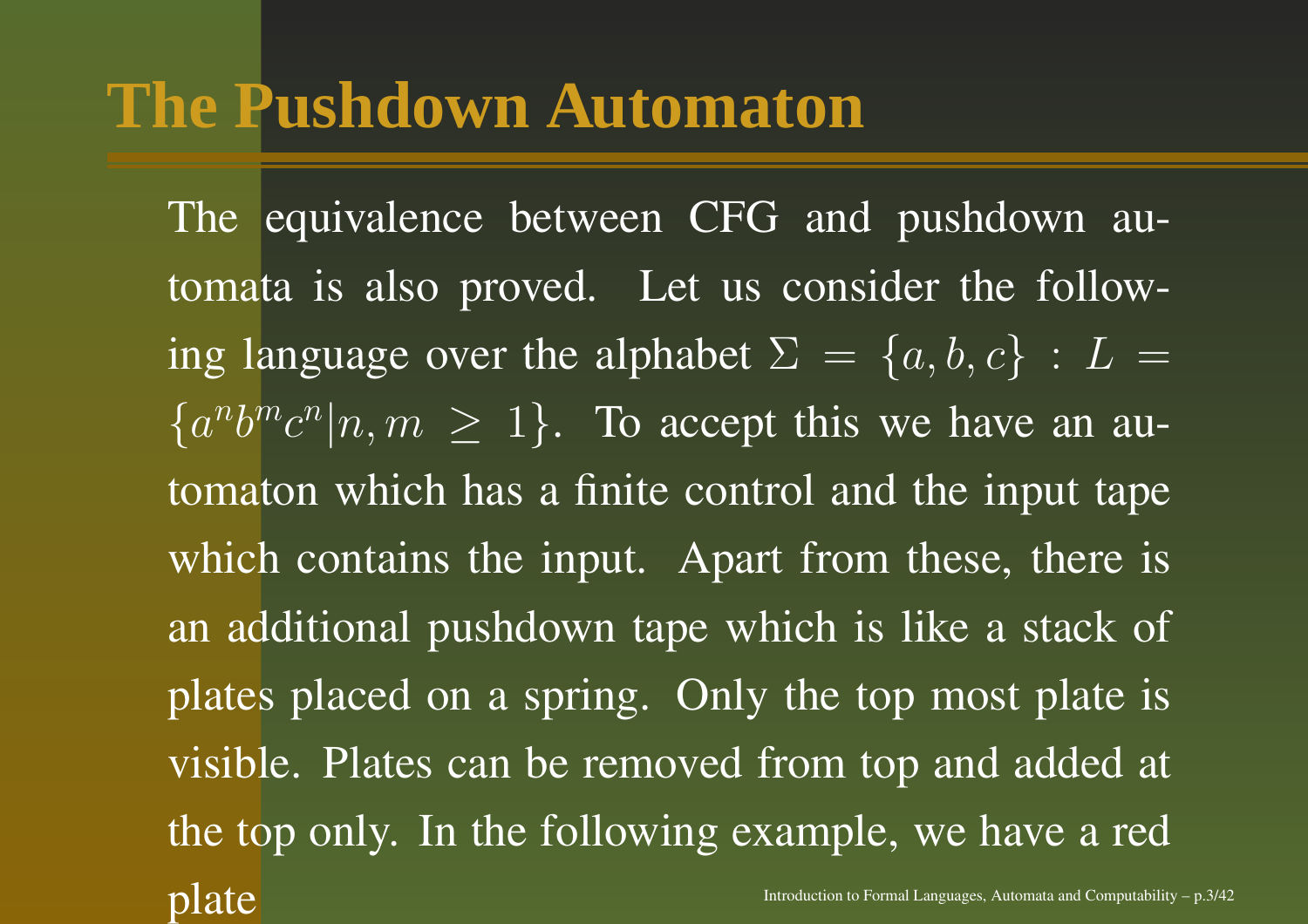and <sup>a</sup> number of blue plates. The machine is initially is state  $q_0$  and initially a red plate is on the stack. When it reads  $a$  it adds a blue plate to the stack and remains in state  $q_0.$  When it sees the  $b,$  it changes to  $q_1.$  In  $q_1$  it reads  $b$ 's without manipulating the stack. When it reads a  $c$  it goes to state  $q_2$  and removes a blue plate. In state  $q_2$  it proceeds to read c's and whenever it reads a c it removes a blue plate. Finally in state  $q_2$  without reading any input it removes the red plate. The working of the automaton can be summarized by the following table.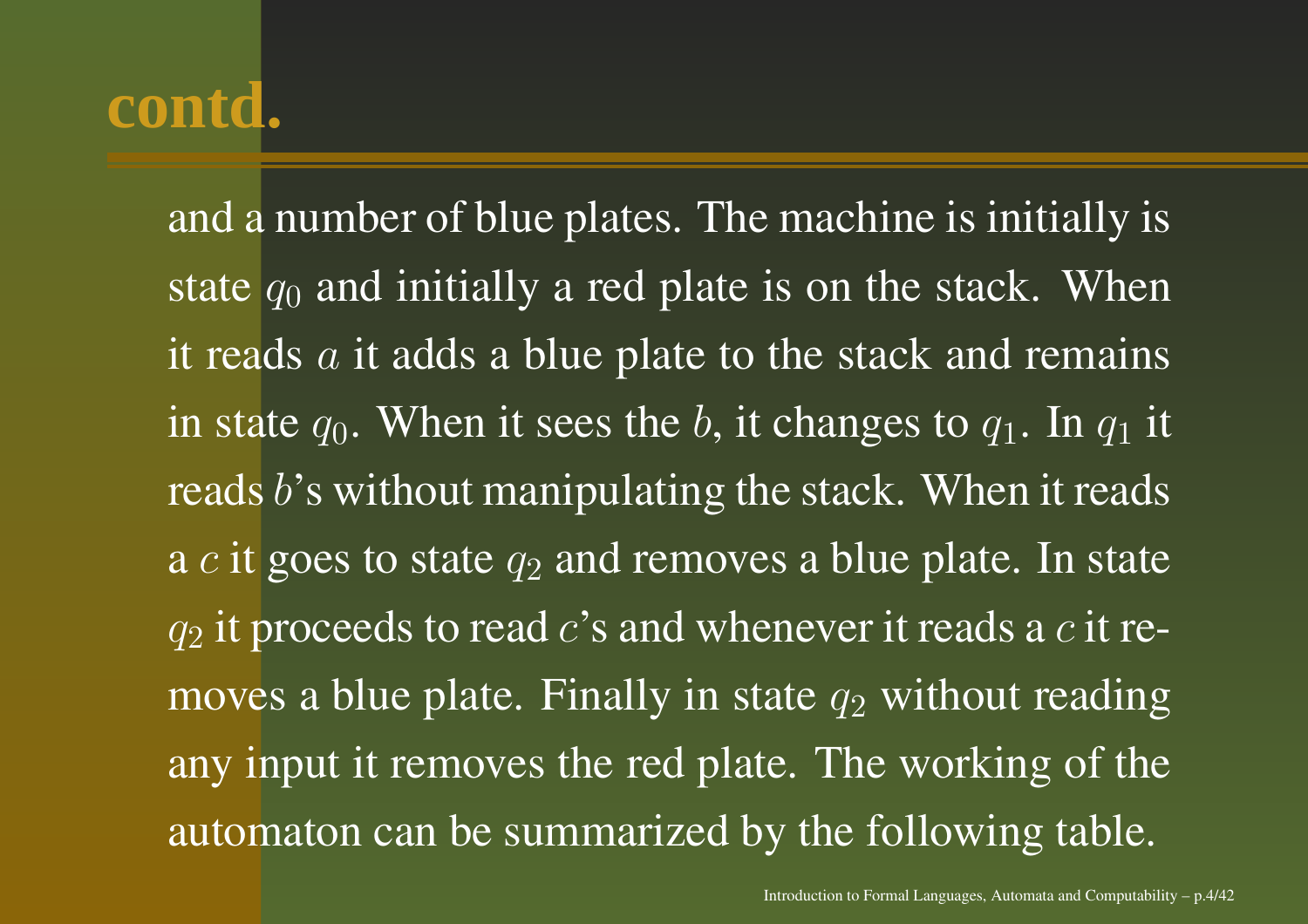| <b>State</b> | Top   | Input                                      |                       |                        |
|--------------|-------|--------------------------------------------|-----------------------|------------------------|
|              | plate | $\boldsymbol{a}$                           | $\boldsymbol{b}$      | $\mathcal{C}$          |
| $q_0$        | red   | add blue plate                             |                       |                        |
|              |       | remain in state $q_0$                      |                       |                        |
|              | blue  | add blue plate                             | go to $q_1$           |                        |
|              |       | remain in state $\overline{q_0}$           |                       |                        |
| $q_1$        | red   |                                            |                       |                        |
|              | blue  |                                            | remain in state $q_1$ | go to $\overline{q_2}$ |
|              |       |                                            |                       | remove the plate       |
| $q_2$        | red   | without waiting for input remove red plate |                       |                        |
|              | blue  |                                            |                       | remain in $q_2$        |
|              |       |                                            |                       | remove the plate       |

Let us see how the automaton treats the input  $aabbbcc.$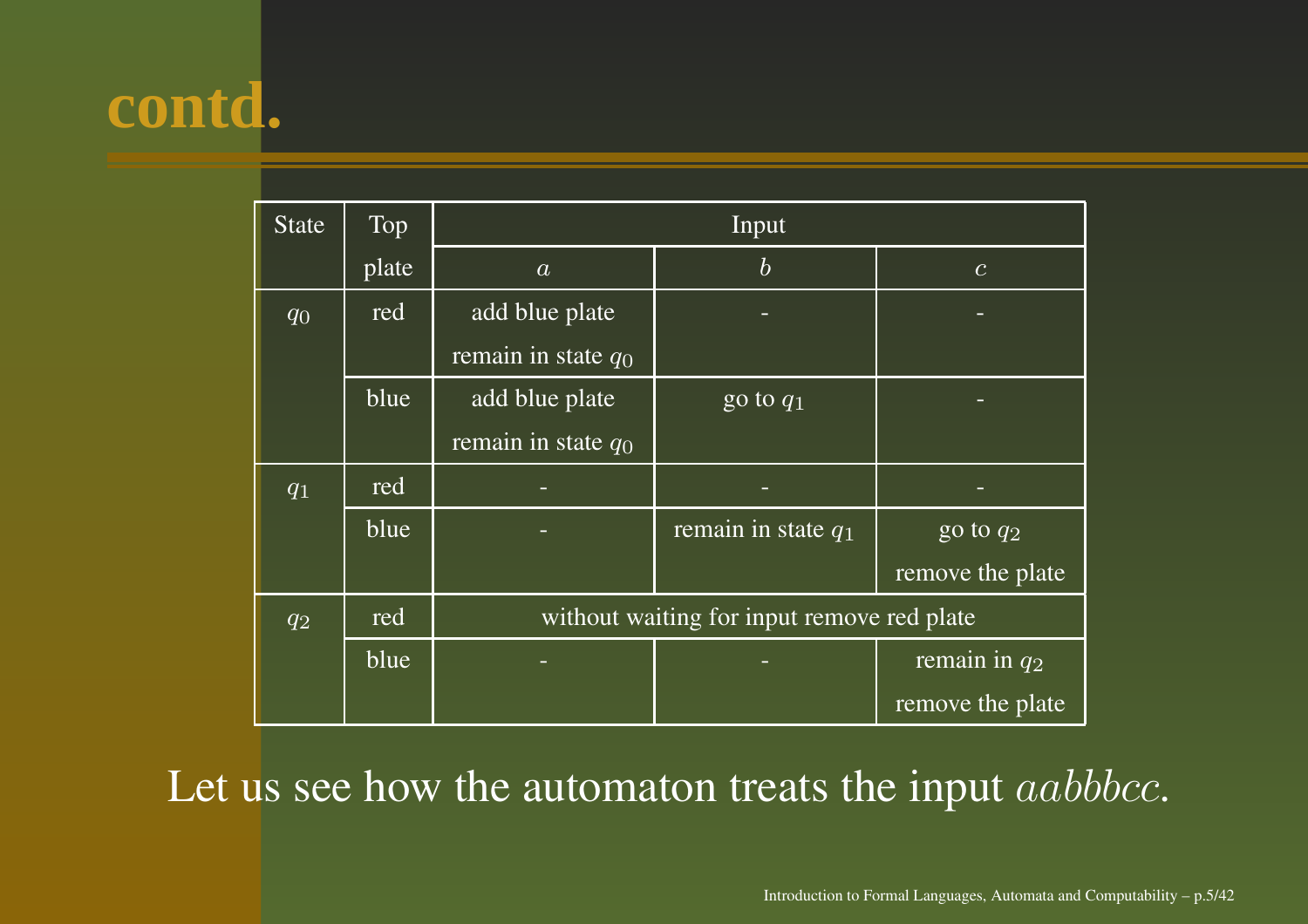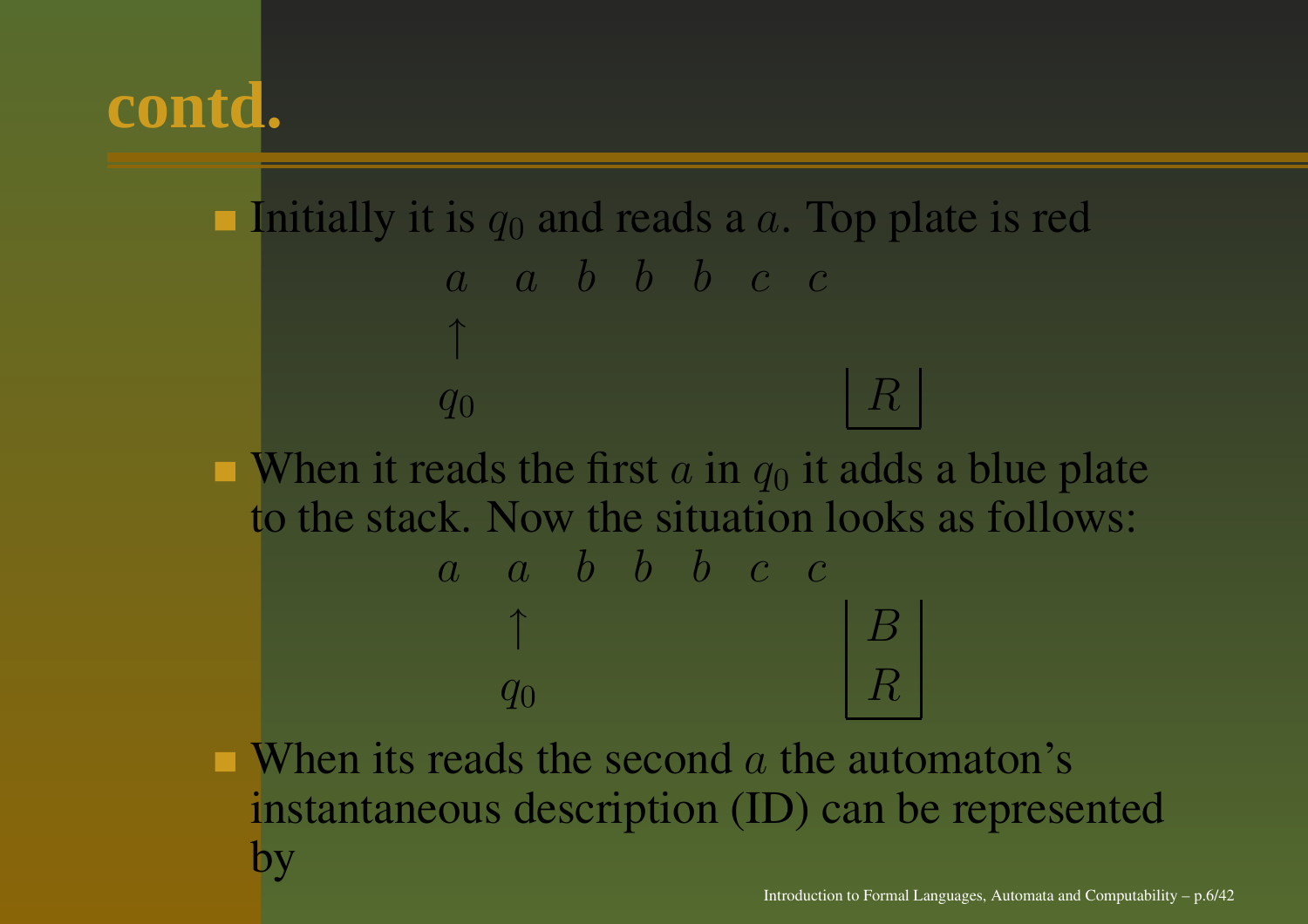



In  $q_1$  it reads a b without manipulating the stack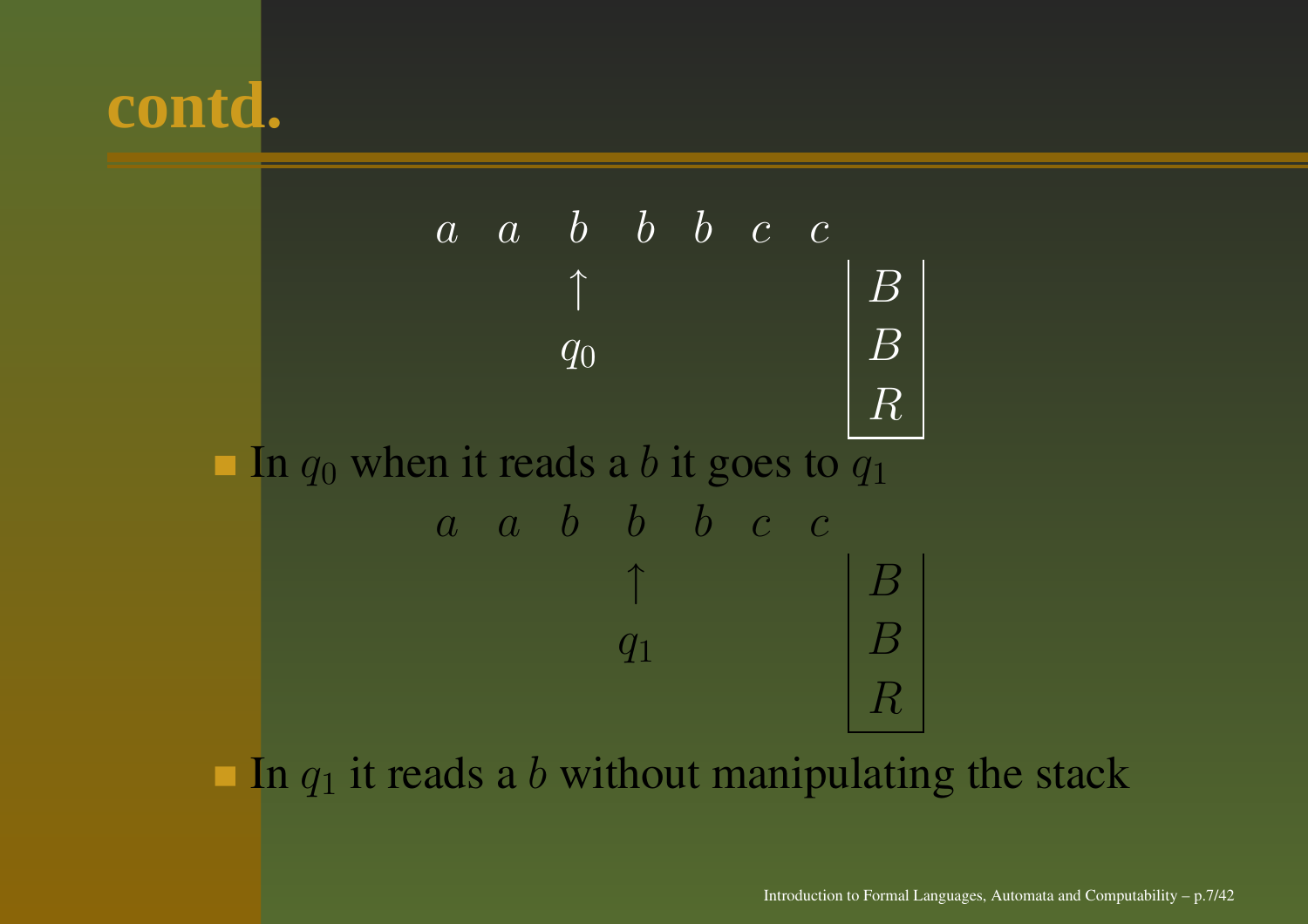



In state  $q_2$  when it reads a c it removes a blue plate Introduction to Formal Languages, Automata and Computability  $- p.8/42$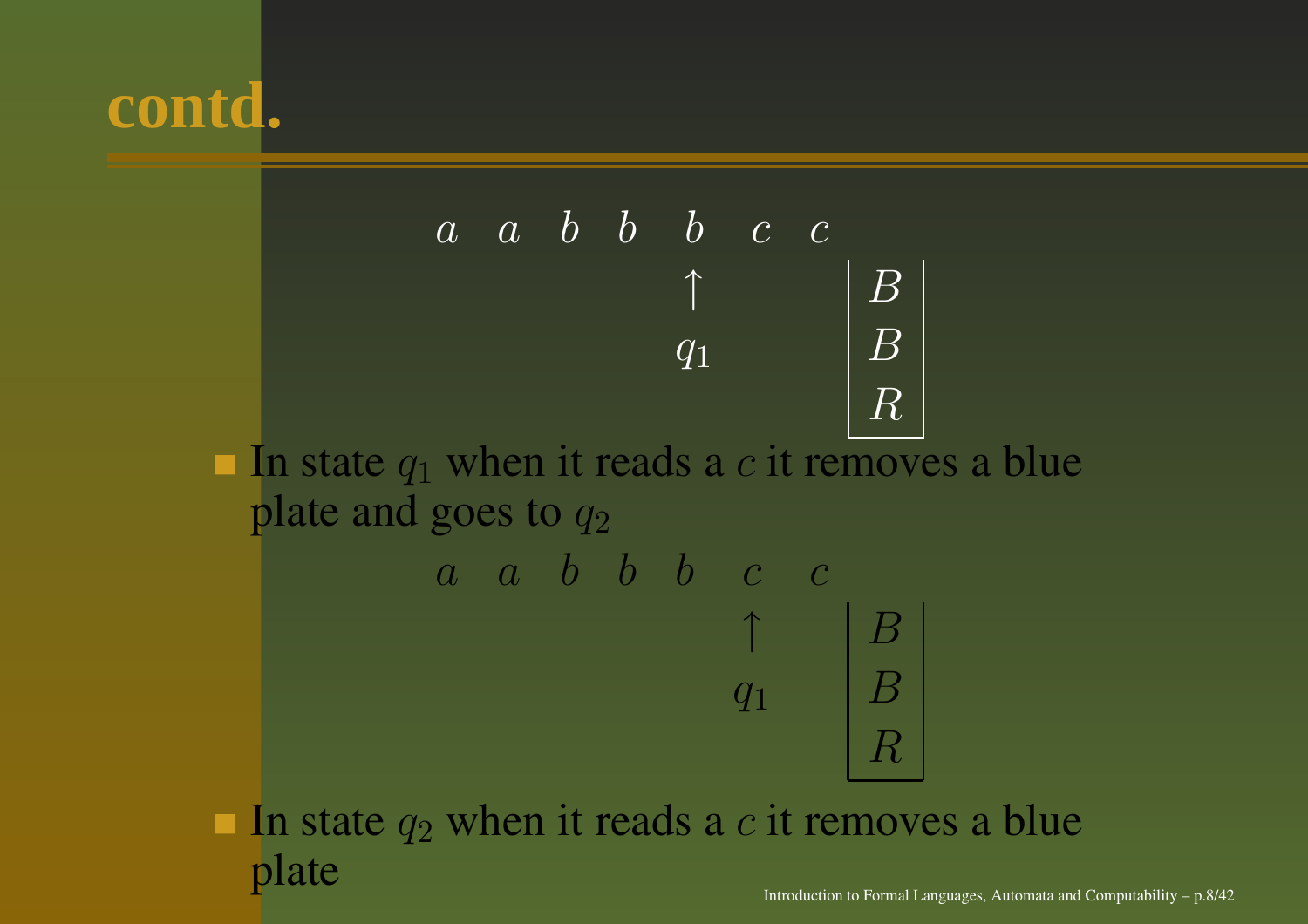

- <mark>r</mark>ed plate.
- The current situation is represented as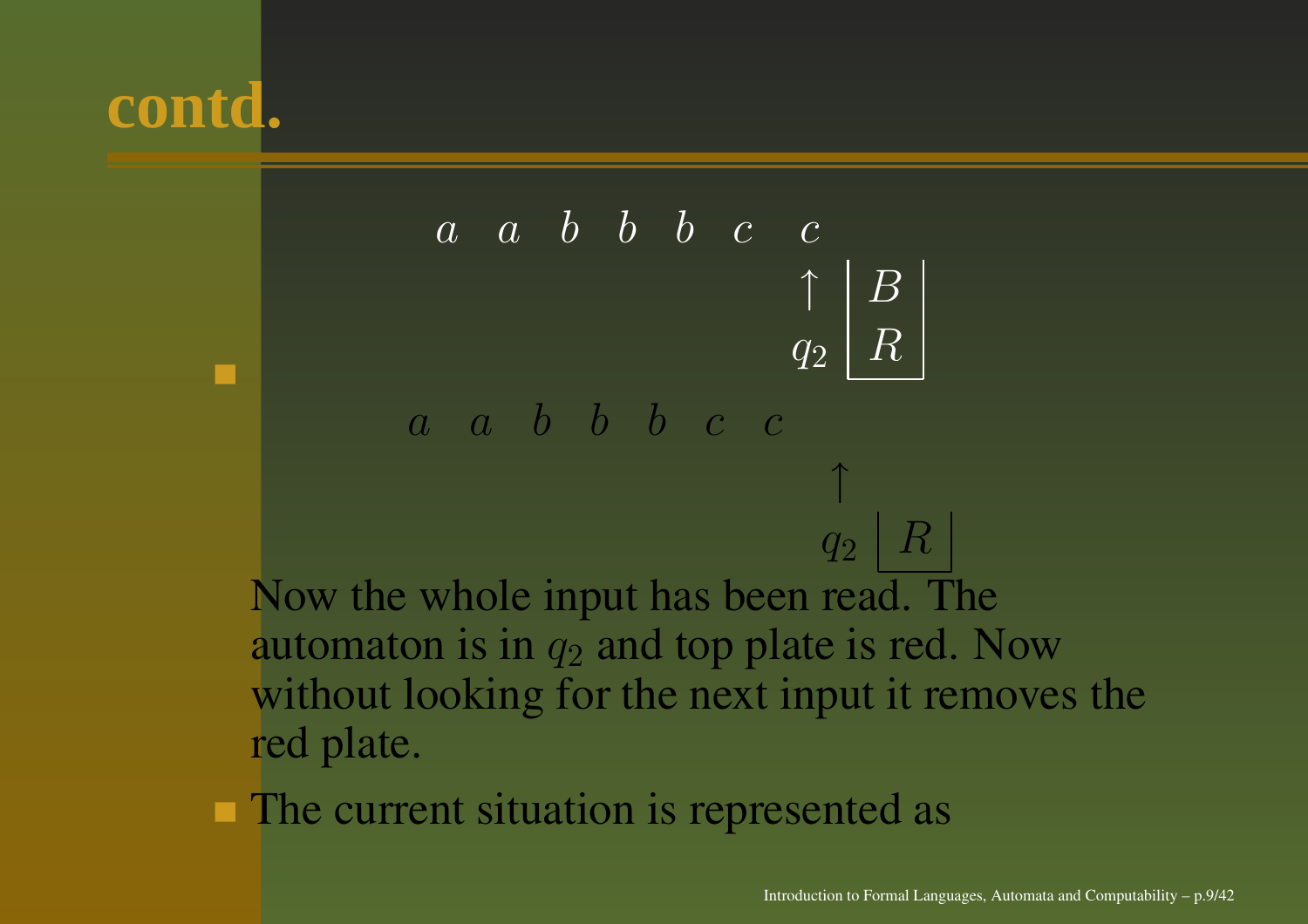

*a a b b b c* 
$$
c
$$
\n\nThe whole input has been read and the stack has been emptied.\nThe string is accepted by the automaton if the whole input has been read and the stack has been emptied. This automaton can accept in a similar manner any string of the form  $a^n b^m c^n$ ,  $n, m \ge 1$ \n\nNow let us consider the formal definition of a push-

down automaton.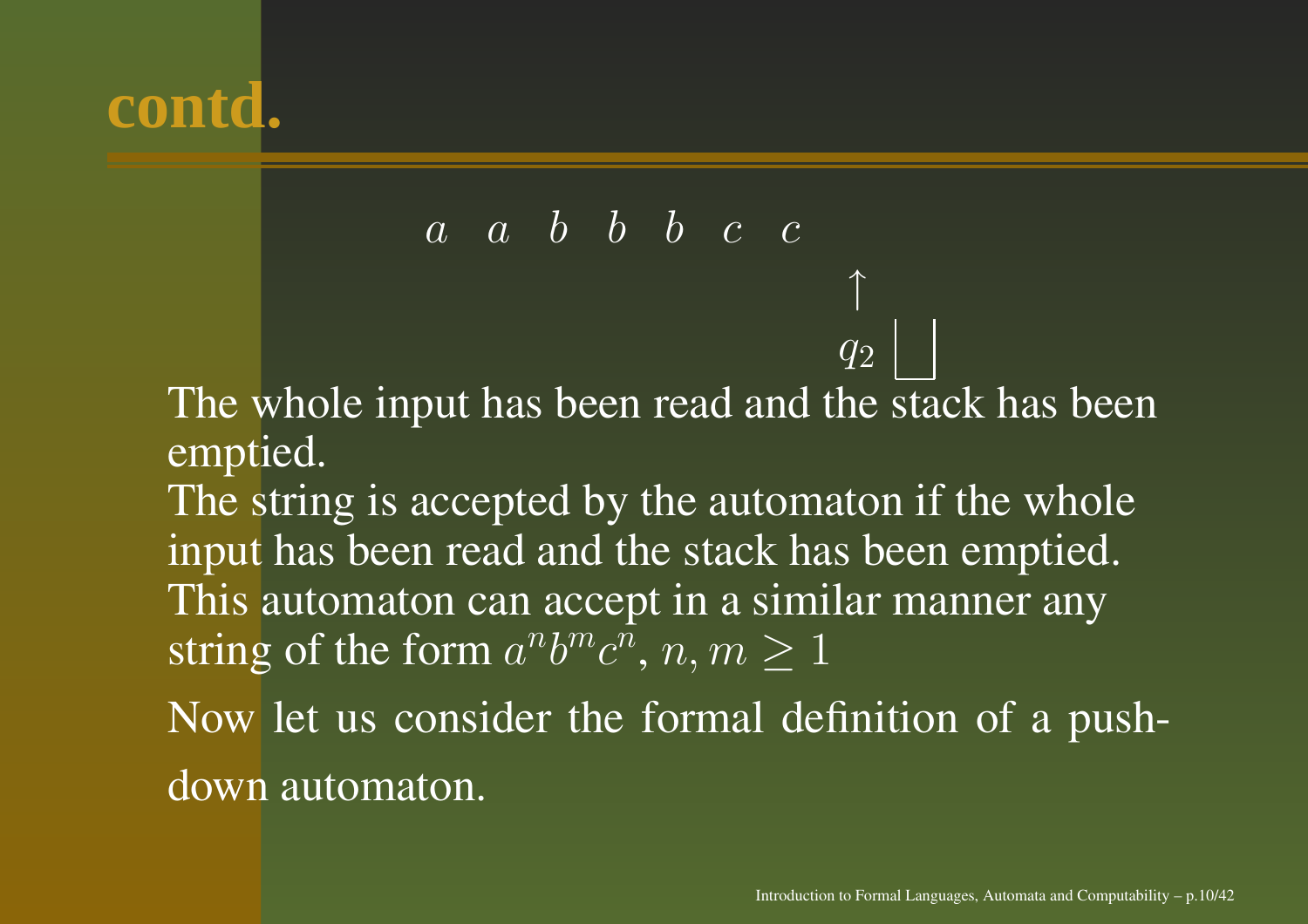Definition A pushdown automaton (PDA)  $M = (K, \Sigma, \Gamma, \delta, q_0, Z_0, F)$  is a 7-tuple where  $K$  is a finite set of states  $\Sigma$  is a finite set of input symbols  $\Gamma$  is a finite set of pushdown symbols  $q_0$  in K is the initial state  $Z_0$  in  $\Gamma$  is the initial pushdown symbol  $F \subseteq K$  is the set of final states  $\delta$  is the mapping from  $K \times (\Sigma \cup \{\epsilon\}) \times \Gamma$  into finite subsets of  $K\times \Gamma^*$  $\delta(q, a, z)$  contains  $(p, \gamma)$  where  $p, q \in K$ ,  $a \in \Sigma \cup \{\epsilon\},$  $z \in \Gamma$ ,  $\gamma \in \Gamma^*$  means that when the automaton is in

 ${\rm state}$   $q$  and reading  $a$  (reading nothing  $\inf_{\rm International\, Languages,\, Automata\, and\,Computability\,-\,p.11/42}$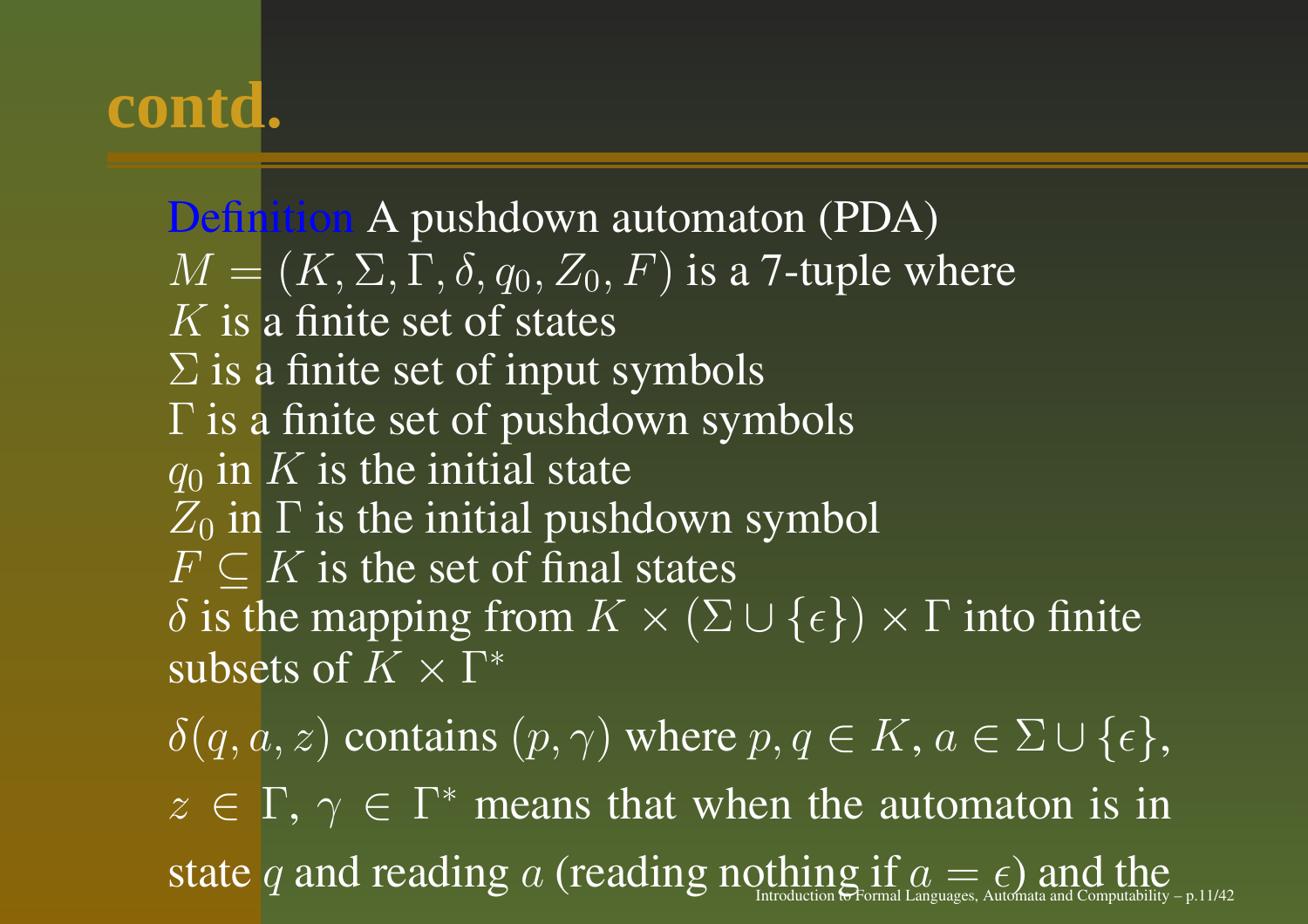top pushdown symbol in z, it can go to state  $p$  and replace z in the pushdown store by the string  $\gamma$ . If  $\gamma = z_1 \dots z_n$ ;  $z_1$  becomes the new top symbol of the pushdown store. It should be noted that basically the pushdown automaton is nondeterministic in nature.

An instantaneous description of <sup>a</sup> PDA is <sup>a</sup> 3-tuple  $(q, w, \alpha)$  where q denotes the current state, w is the portion of the input yet to be read and  $\alpha$  denotes the contents of the pushdown store.  $w \in \Sigma^*, \, \alpha \in \Gamma^*$  and  $q \in K$ . By convention the leftmost symbol of  $\alpha$  is the top symbol of the stack.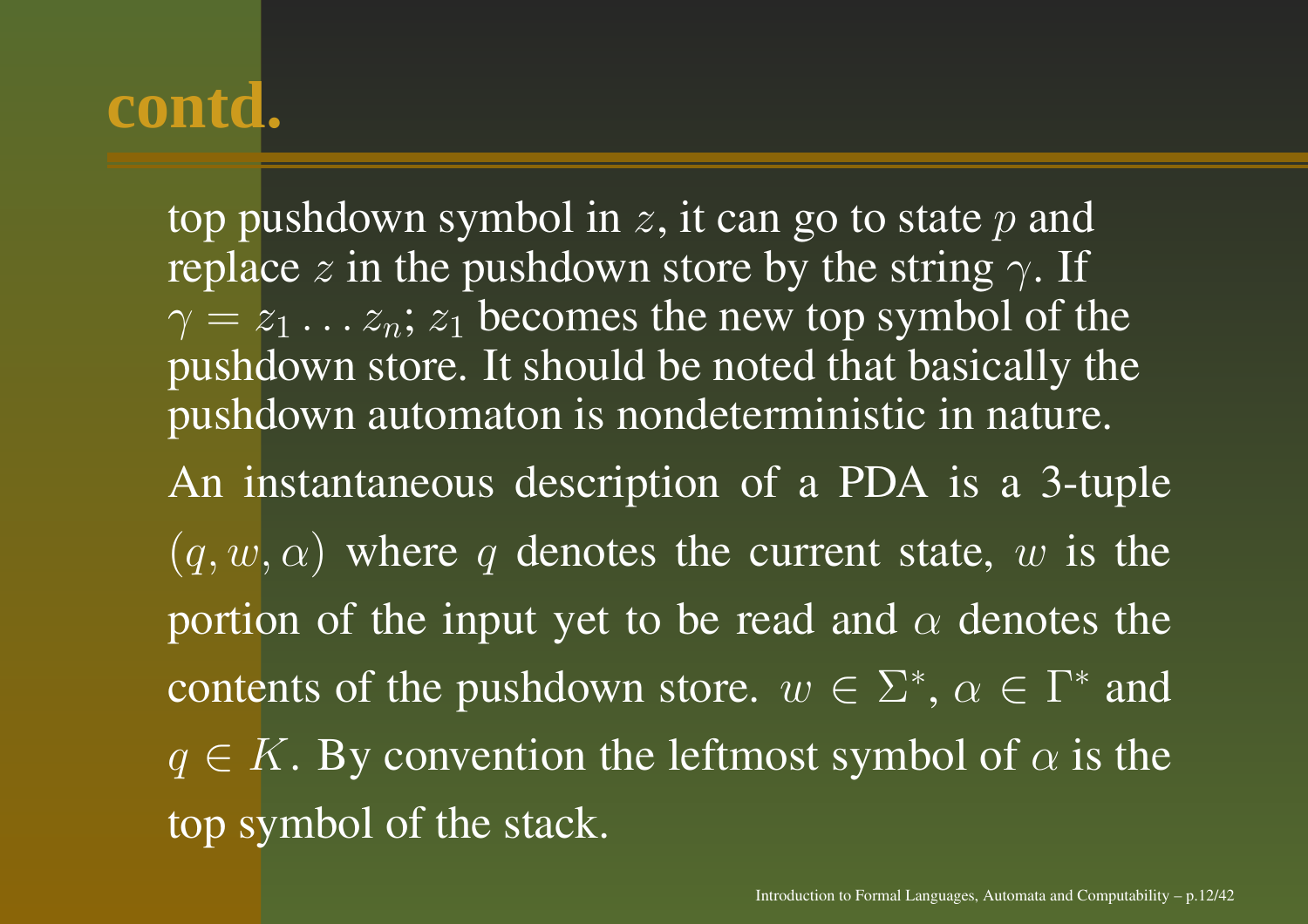If  $(q, a a_1 a_2 \ldots a_n, z z_1 \ldots z_n)$  is an ID and  $\delta(q,a,z)$  contains  $(p, B_1 \ldots B_m)$ , then the next ID is  $(p, a_1 \ldots a_n, B_1 \ldots B_m z_1 \ldots z_n)$ ,  $a\in\Sigma\cup\{\epsilon\}.$ 

This is denoted by

 $(q, aa_1 ... a_n, zz_1 ... z_n) \vdash (p, a_1 ... a_n, B_1 ... B_m z_1 ... z_n). \vdash^*$  is the reflexive transitive closure of  $\vdash.$  The set of strings accepted by the PDA  $M$  by emptying the pushdown store is denoted as  $Null(M)$  or  $N(M)$ .

$$
N(M) = \{w/w \in \Sigma^*, (q_0, w, Z_0) \vdash^* (q, \epsilon, \epsilon) \text{ for some } q \in K\}
$$

This means that any string  $w$  on the input tape will be accepted by the PDA  $M$  by the empty store, if  $M$  started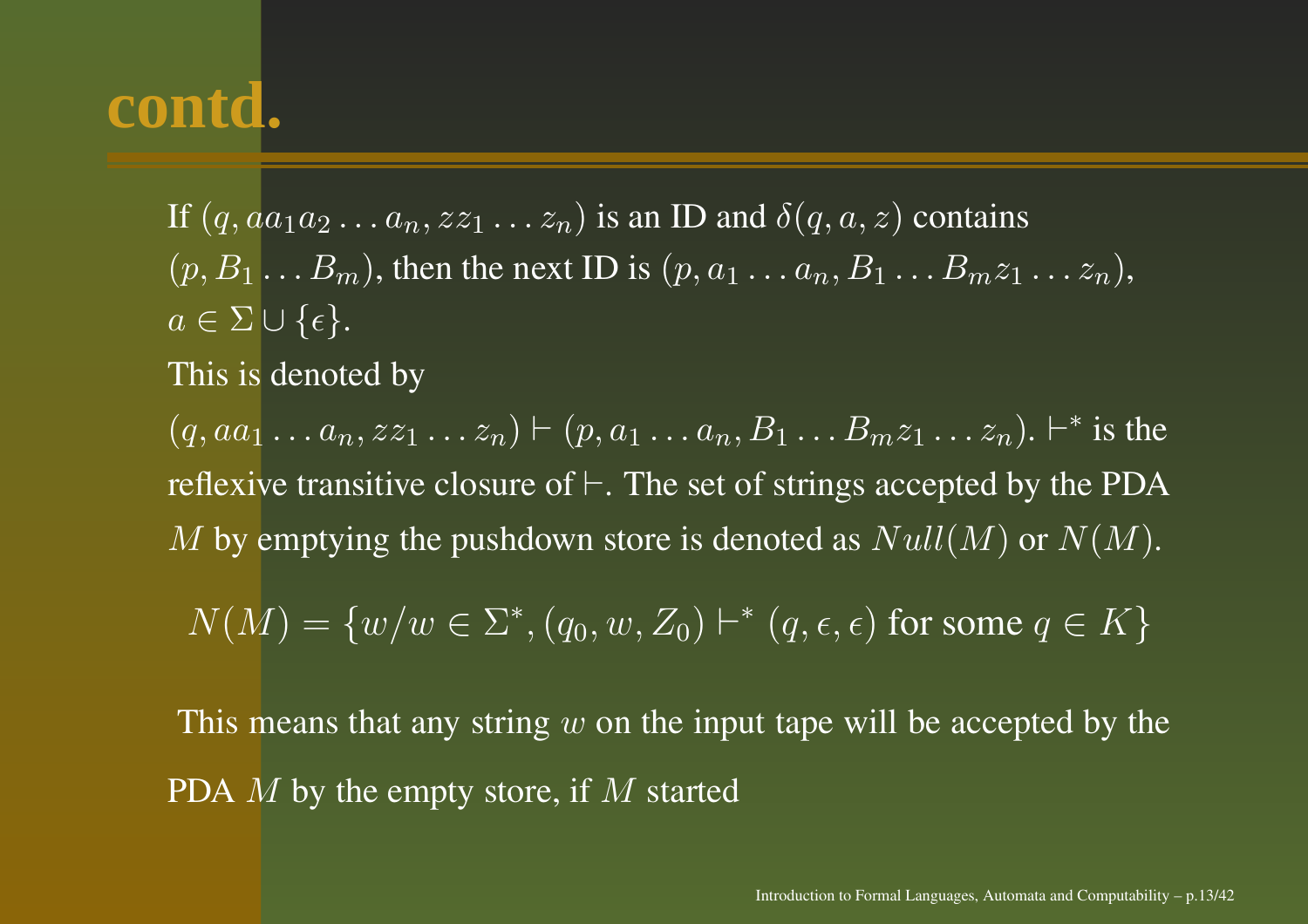in  $q_0$  with its input head pointing to the leftmost symbol of w and  $Z_0$  on its pushdown store, will read the whole of  $w$  and go to some state  $q$  and the pushdown store will be emptied. This is called acceptance by empty store. When acceptance by empty store is considered  $F$  is taken as the empty set. There is another way of acceptance called acceptance by final state. Here when M is started in  $q_0$  with w on the input tape and input tape head pointing to the leftmost symbol of  $w$  and with  $Z_0$  on the pushdown store, after some moves finally reads the whole input and reaches one of the final states. The pushdown store  $\operatorname*{Cone}\limits_{\mathsf{A}}$  $t$ uction to Formal Languages, Automata and Computability – p. 14/42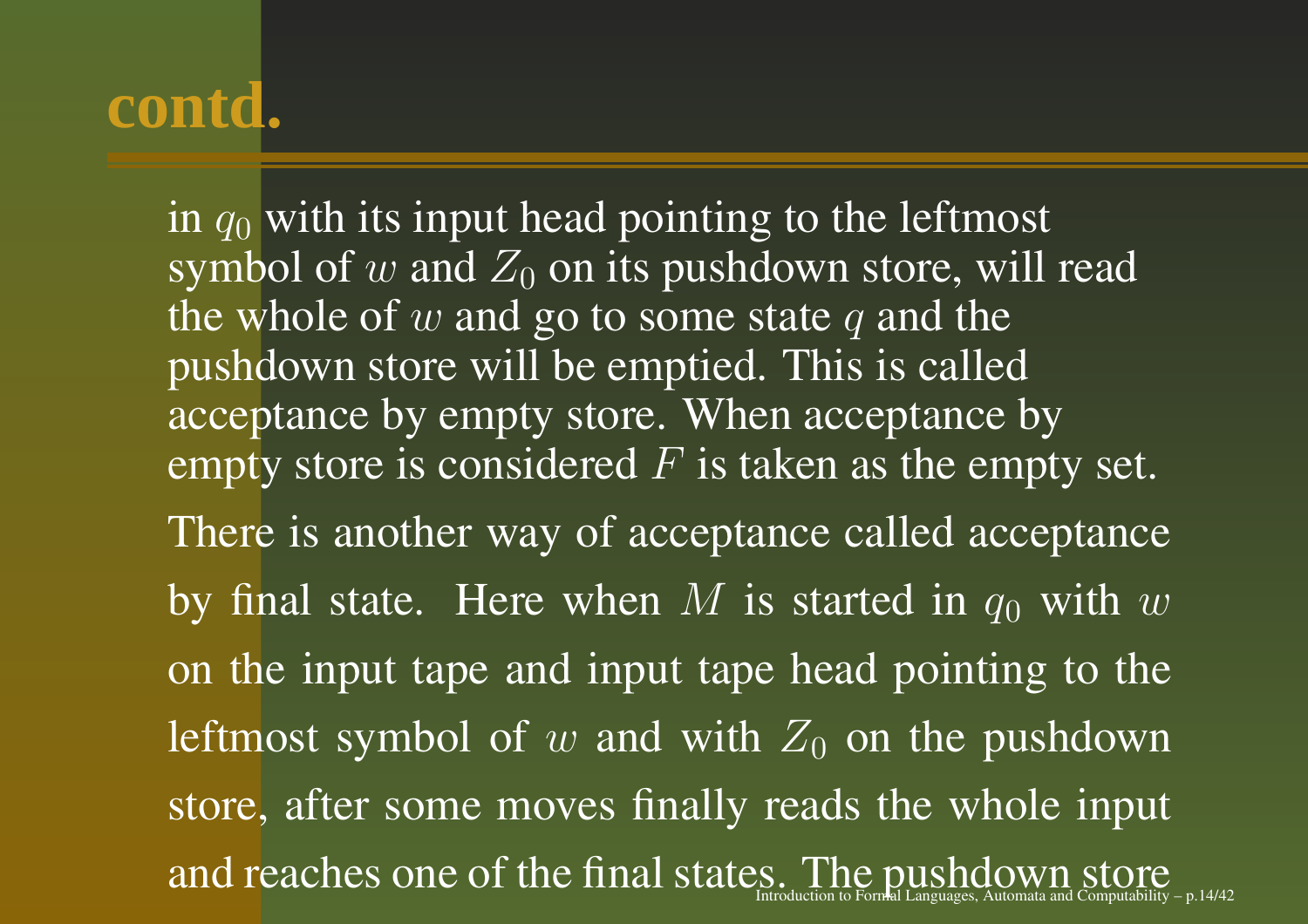need not be emptied in this case. The language accepted by the pushdown automaton by final state is denoted as  $T(M).$ 

 $T(M) = \{w/w \in \Sigma^*, (q_0, w, Z_0) \vdash^* (q_f, \epsilon, \gamma) \text{ for some } q_f \in F \text{ and } \gamma \in \Gamma^*\}.$ 

Example Let us formally define the pushdown automaton for accepting  $\{a^nb^mc^n/n, m\geq 1\}$ described informally earlier.  $M = (K, \Sigma, \Gamma, \delta, q_0, R, \phi)$  where  $K = \{q_0, q_1, q_2\},$  $\Sigma = \{a, b, c\}, \Gamma = \{B, R\}$  and  $\delta$  is given by  $\delta(q_0, a, R) = \{(q_0, BR)\}\$  $\delta(q_0, a, B) = \{ (q_0, BB) \}$  $\delta(q_0, b, B) = \{(q_1, B)\}\$  $\delta(q_1,b,B) = \{(q_1,B)\}$ Introduction to Formal Languages, Automata and Computability – p.15/42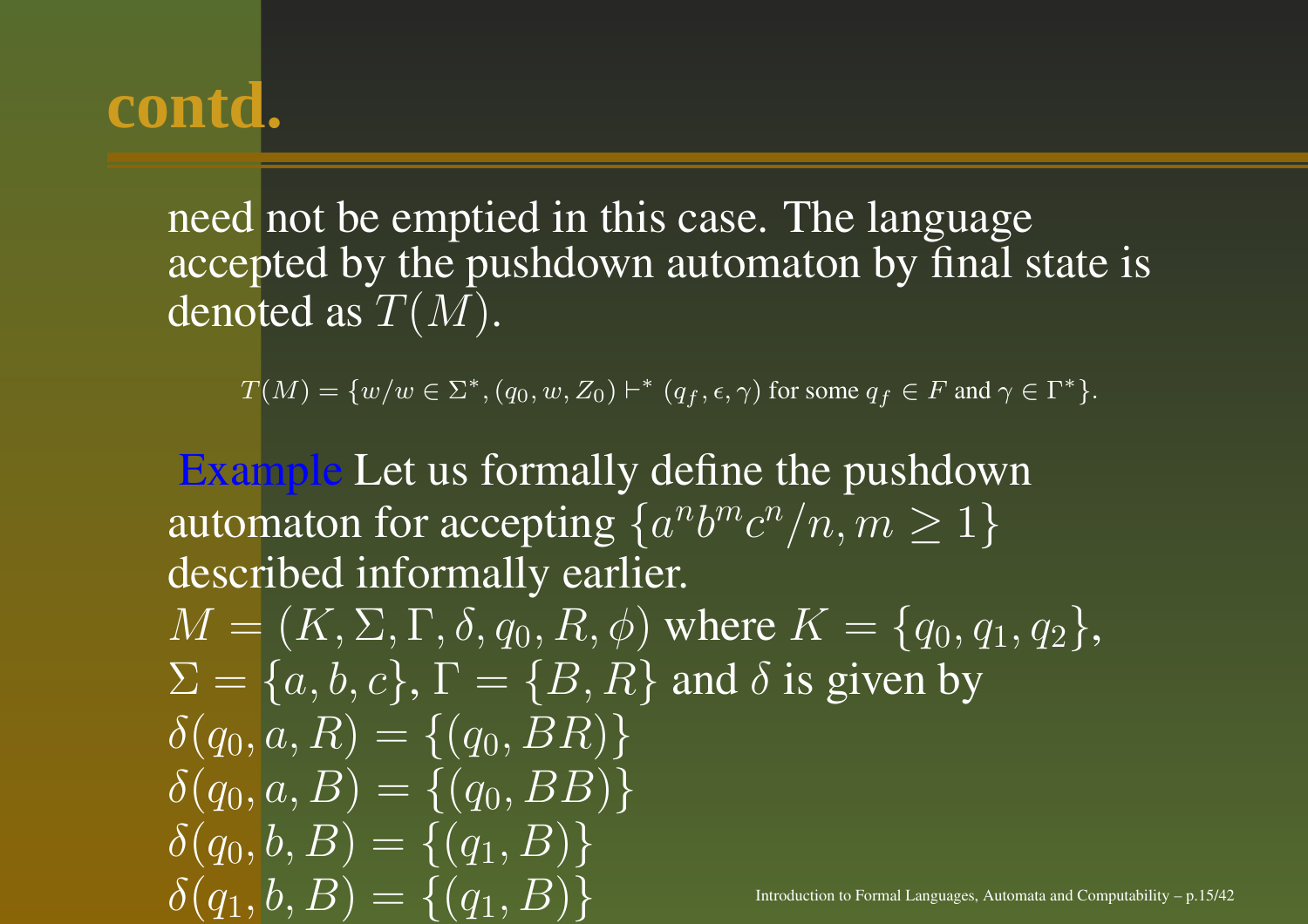$\delta(q_1, c, B) = \{(q_2, \epsilon)\}\;$  $\delta(q_2, c, B) = \{ (q_2, \epsilon) \}$  $\delta(q_2,\epsilon,R) = \{(q_2,\epsilon)\}\$ The sequence of ID's on input  $aabbbcc$  is given by,

 $(q_0, aabbbcc, R) \quad \vdash \quad (q_0, abbbcc, BR) \vdash (q_0, bbbcc, BBR)$  $\vdash$  $(q_1, bbcc, BBR) \vdash (q_1, bcc, BBR) \vdash (q_1, cc, BBR)$  $\begin{array}{ll} \leftarrow & (q_2, c, BR) \vdash (q_2, \epsilon, R) \vdash (q_2, \epsilon, \epsilon) \end{array}$ 

It can be seen that the above PDA is deterministic. The general definition of PDA is nondeterministic. In order that a PDA is deterministic two conditions have to be satisfied.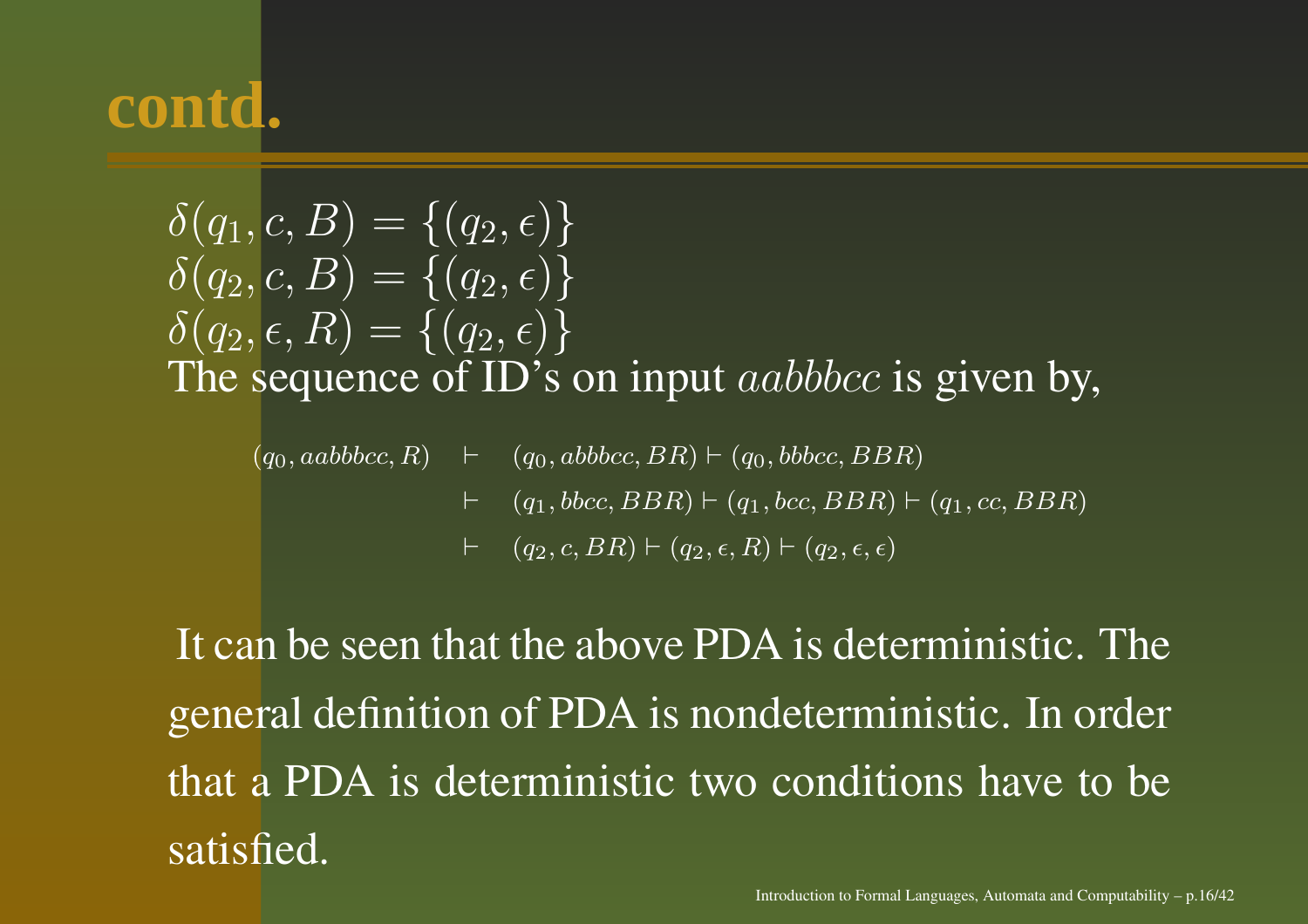At any instance, the automaton should not have <sup>a</sup> choice between reading a true input symbol or  $\epsilon$ ; the next move should be uniquely determined. These conditions may be stated formally as follows: In <sup>a</sup> deterministic PDA (DPDA),

- 1. For all q in K, Z in  $\Gamma$  if  $\delta(q,\epsilon,Z)$  is nonempty  $\delta(q, a, Z)$  is empty for all  $a \in \Sigma$ .
- 2. For all  $q$  in  $K,$   $a$  in  $\Sigma\cup\{\epsilon\},$   $Z$  in  $\Gamma,$   $\delta(q,a,Z)$ contains at most one element.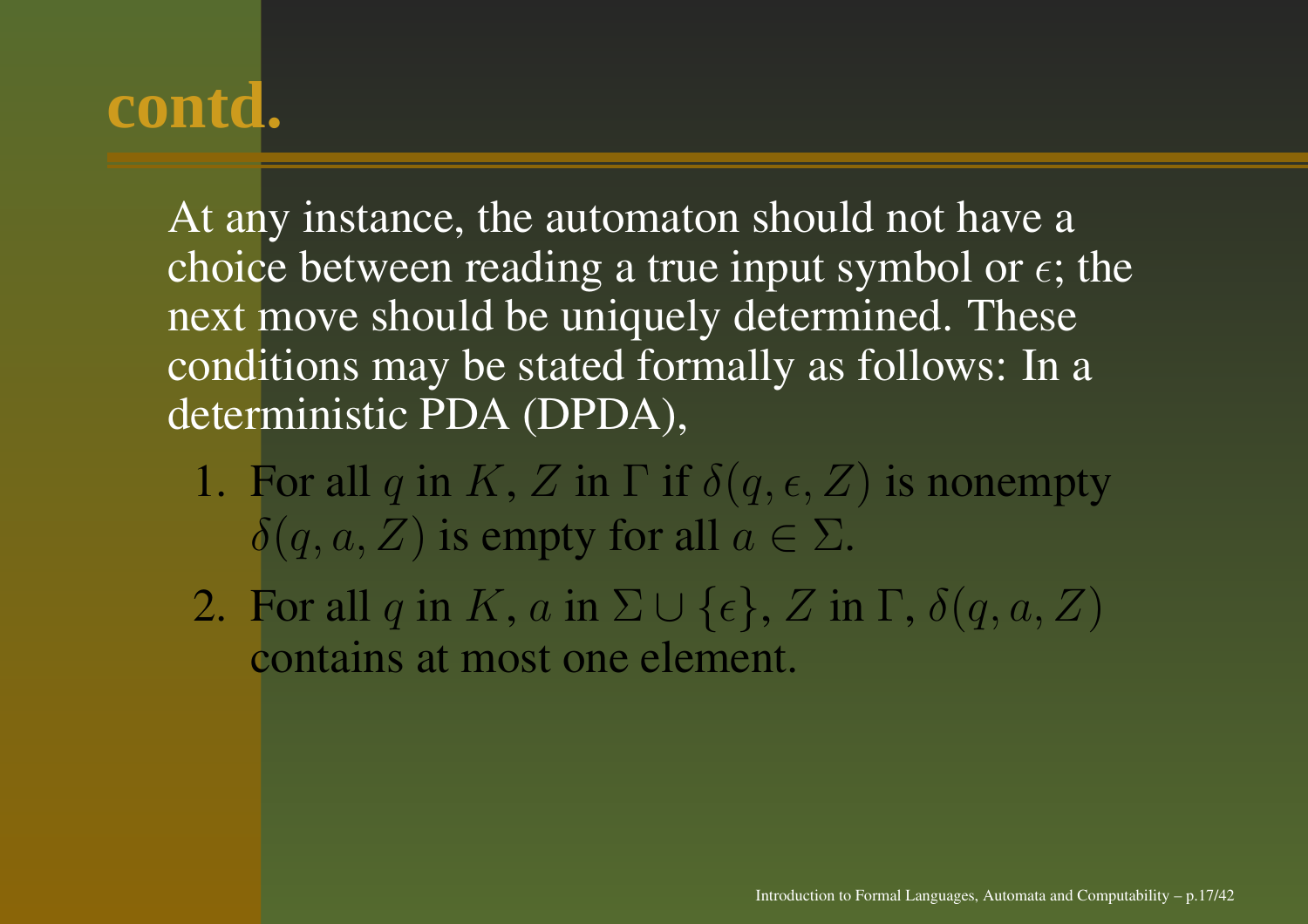## **Empty Store and Acceptance by Final State**

Theorem  $L$  is accepted by a PDA  $M_1$  by empty store if and only if  $L$  is accepted by a PDA  $M_2$  by final state.

**Proof** (i) Let  $L$  be accepted by a PDA  $M_2=(K,\Sigma,\Gamma,\delta_2,q_0,Z_0,F)$  by final state. Then construct  $M_1$  as follows:

 $M_1 = (K \cup \{q_0', q_e\}, \Sigma, \Gamma \cup \{X_0\}, \delta_1, q_0', X_0, \phi).$  We add two more states  $q_0^\prime$  and  $q_e$  and one more pushdown symbol  $X_0.$   $q_0^\prime$  is the new initial state and  $X_0$  is the new initial pushdown symbol.  $q_e$  is the erasing state.  $\delta$  mappings are defined as follows: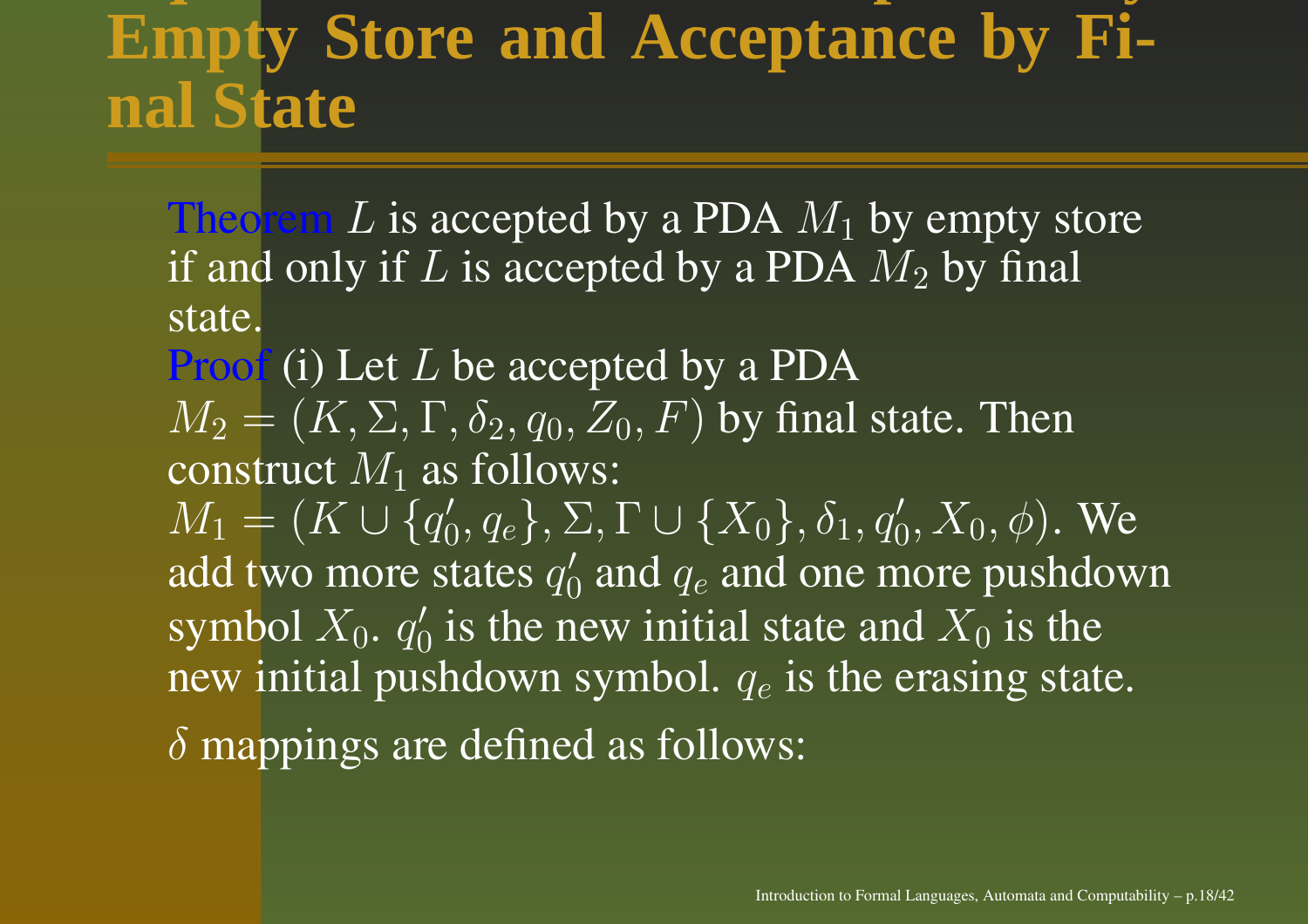- 1.  $\delta_1(q_0,\epsilon, X_0)$  contains  $(q_0,Z_0X_0)$
- 2.  $\delta_1(q, a, Z)$  includes  $\delta_2(q, a, Z)$  for all  $q \in K$ ,  $a\in\Sigma\cup\{\epsilon\},\,Z\in\Gamma$
- 3.  $\delta_1(q_f, \epsilon, Z)$  contains  $(q_e, \epsilon)$  for  $q_f \in F$  and  $Z\in\Gamma\cup\{X_0\}$
- 4.  $\delta_1(q_e,\epsilon,Z)$  contains  $(q_e,\epsilon)$  for  $Z \in \Gamma \cup \{X_0\}$

The first move makes  $M_1$  go to the initial ID of  $M_2$ (except for the  $X_0$  in the pushdown store). Using the second set of mappings  $M_1$  simulates  $M_2$ . When  $M_2$ reaches a final state using mapping 3,  $M_1$  goes to the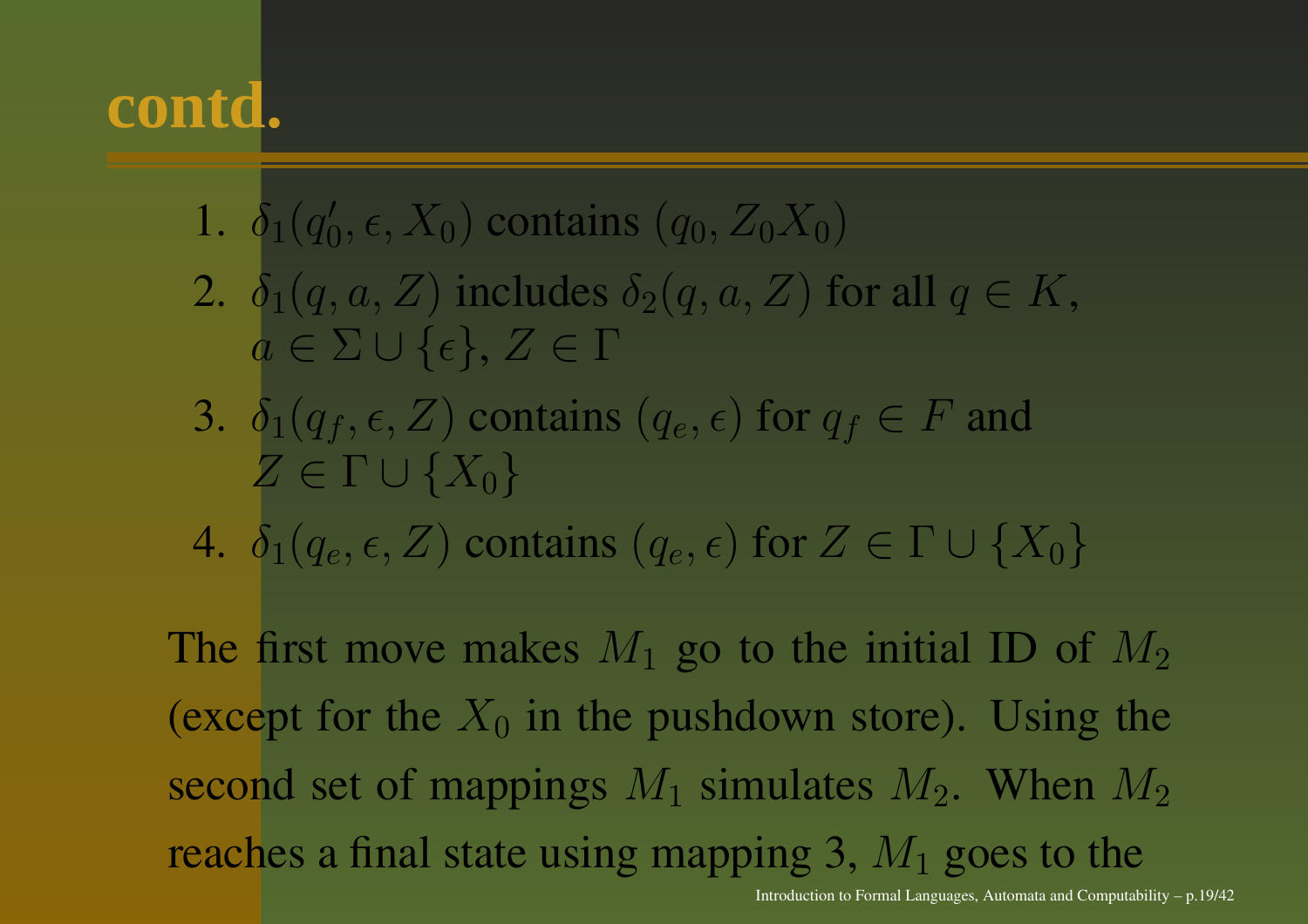erasing state  $q_e$  and using the set of mappings 4, entire pushdown store is erased. If  $w$  is the input accepted by  $M_2$ , we have  $(q_0, w, z_0) \frac{1}{M_2}(q_f, \epsilon, \gamma).$ This cann happen in  $M_1$  also.  $(q_0, w, Z_0) \H_{M_1}^*(q_f, \epsilon, \gamma).$  $M_1$  accepts  $w$  as follows:

 $(q'_0, w, X_0) \vdash (q_0, w, Z_0 X_0) \vdash^* (q_f, \epsilon, \gamma X_0) \vdash^* (q_e, \epsilon, \epsilon)$ (1)

Hence if  $w$  is accepted by  $M_2$ , it will be accepted by  $M_1.$  On the other hand if  $M_1$  is presented with an input, the first move it can make is using mapping  $1$  and once Integral  $\mathop{\rm End}\nolimits_{\mathop{\rm Isb}(\mathcal{H}_{\rm H}(\mathcal{H}_{\rm I})_{\rm A}}$  and  $\mathop{\rm C{OMC}}$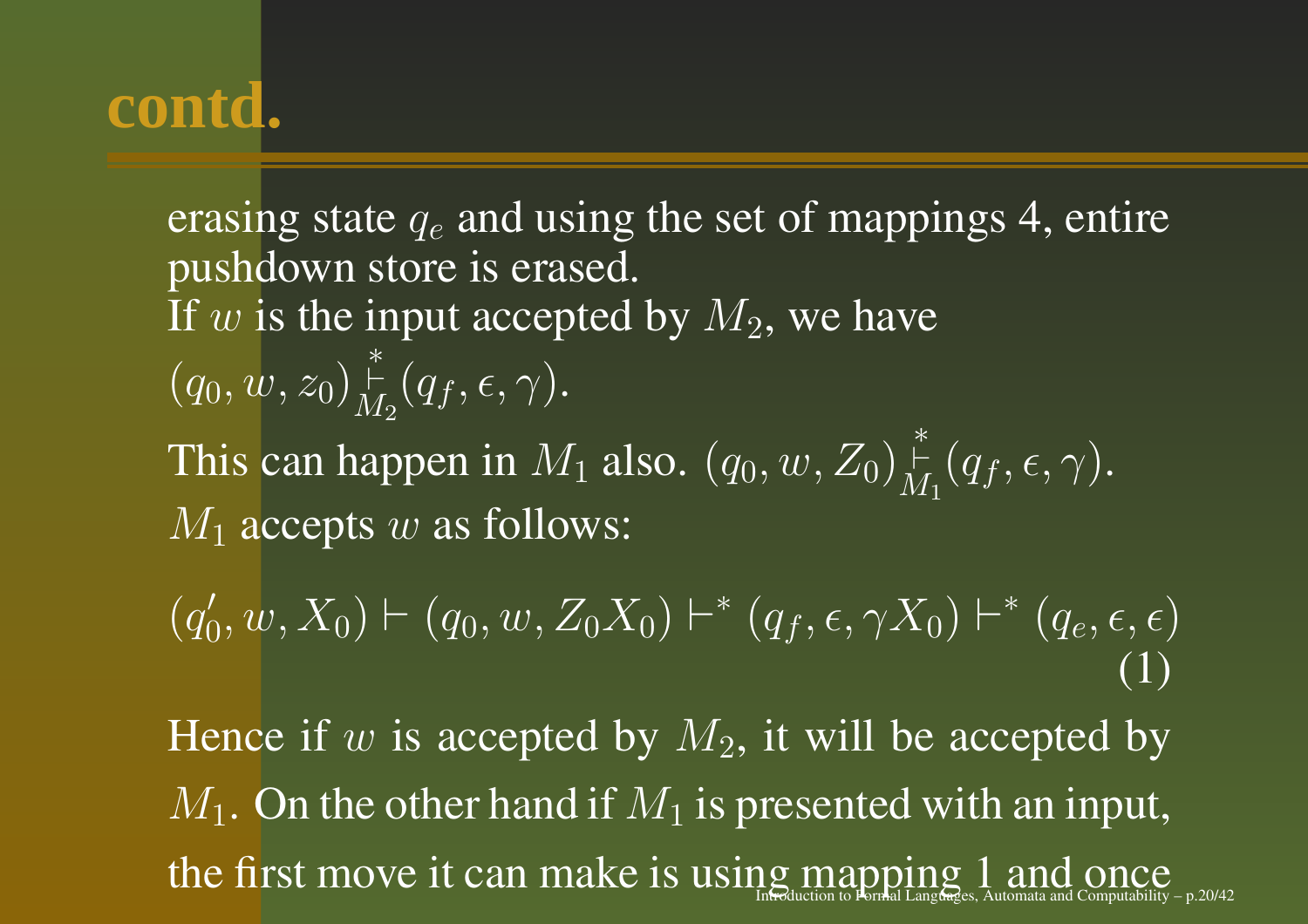it goes to state  $q_e,$  it can only erase the pushdown store and has to remain in  $q_e$  only. Hence mapping 1 should be used in the beginning and mapping 3 and 4 in the end. Therefore mapping 2 will be used in between and the sequence of moves will be as in the equation 1. Hencee  $(q_0, w, Z_0X_0) \nmid\limits_{M_2}^* (q_f, \epsilon, \gamma X_0)$  which means  $(q_0, w, Z_0)_{M_2}^*$   $(q_f, \epsilon, \gamma)$  and w will be accepted by  $M_2$ . (ii) Next we prove that if L is accepted by  $M_1$  by empty store, it will be accepted by  $M_2$  by final state. Let  $M_1=(K,\Sigma,\Gamma,\delta_1,q_0,Z_0,\phi).$  Then  $M_2$  is constructed as follows:

 $M_2 = (K \cup \{q_0', q_f\}, \Sigma, \Gamma \cup \{X_0\}, \delta_2, q_0', X_0, \{q_f\})$ Introduction to Formal Languages, Automata and Computability – p.21/42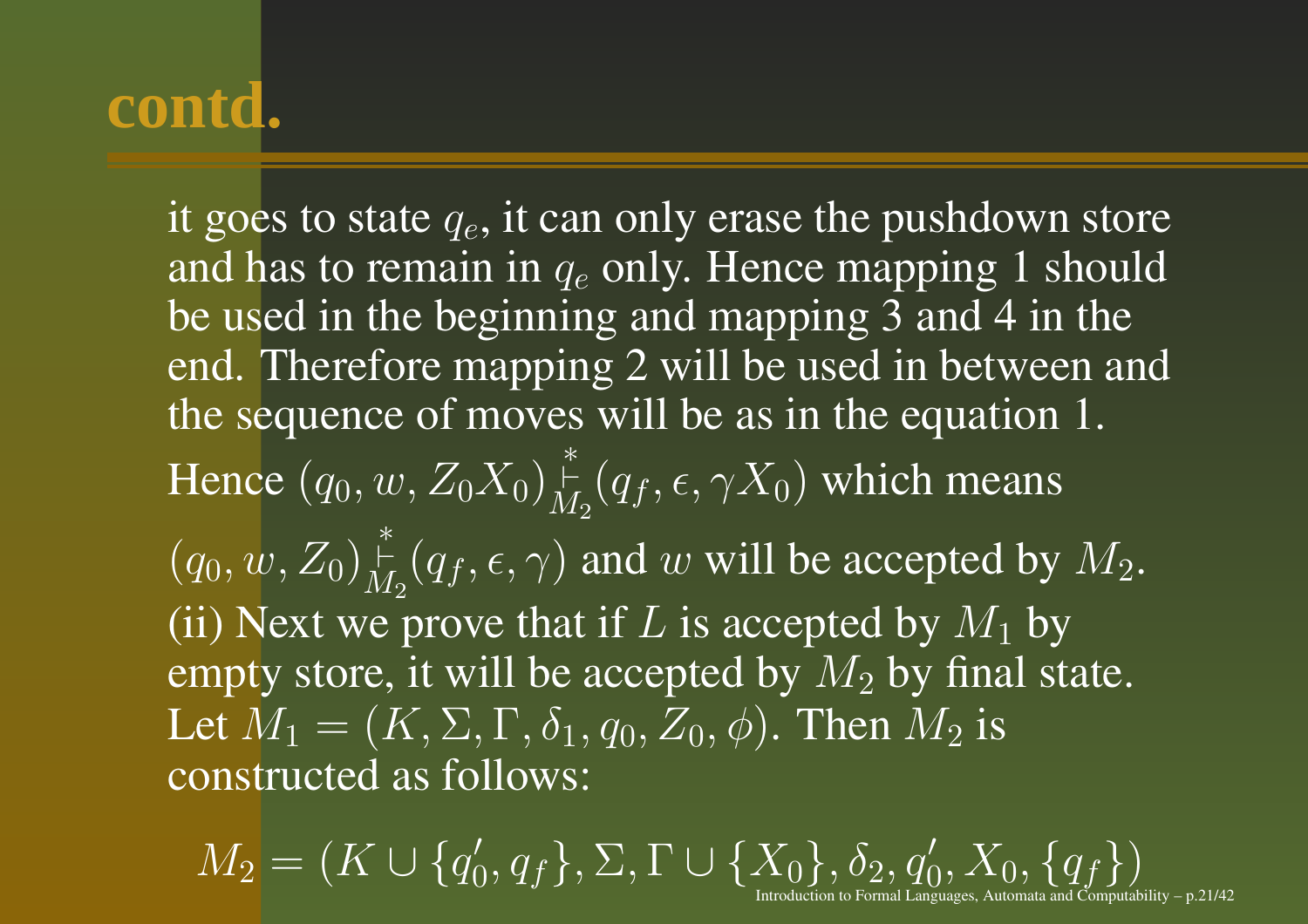Two more states  $q_0^\prime$  and  $q_f$  are added to the set of states  $K. q'_0$  becomes the new initial state and  $q_f$  becomes the only final state. One more pushdown symbol  $X_0$  is added which becomes the new initial pushdown symbol. The  $\delta$  mappings are defined as follows:

1.  $\delta_2(q_0,\epsilon,X_0)$  contains  $(q_0,Z_0X_0)$ 

- 2.  $\delta_2(q, a, Z)$  includes all elements of  $\delta_1(q, a, Z)$  for  $q \in K, a \in \Sigma \cup \{\epsilon\}, Z \in \Gamma$
- 3.  $\delta_2(q,\epsilon, X_0)$  contains  $(q_f, X_0)$  for each  $q \in K$

Mapping 1 makes  $M_2$  go to the initial ID of  $M_1$  (except for the  $X_0$  in the pushdown store). Then using mapping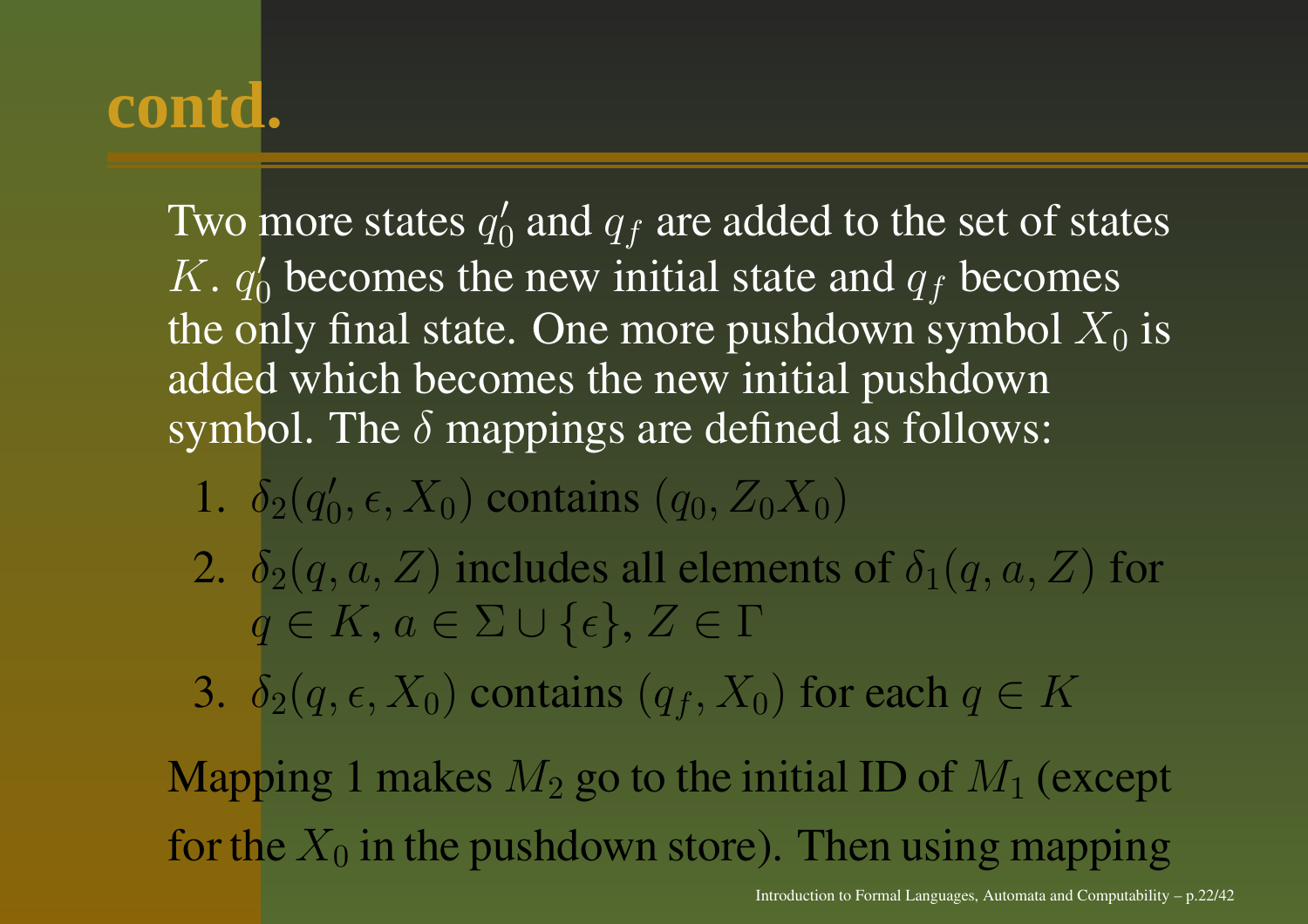2,  $M_2$  simulates  $M_1$ . When  $M_1$  accepts by emptying the pushdown store,  $M_2$  has  $X_0$  left on the pushdown store. Using mapping 3,  $M_2$  goes to the final state  $q_f$ . The moves of  $M_2$  in accepting an input  $w$  can be described as follows:

 $(q'_0, w, X_0) \vdash (q_0, w, Z_0X_0) \vdash^* (q, \epsilon, X_0) \vdash (q_f, \epsilon, X_0)$ It is not difficult to see that  $w$  is accepted by  $M_2$  if and only if w is accepted by  $M_1$ . It should be noted that  $X_0$  is added in the first part for the following reason.  $M_2$  may reject an input  $w$  by emptying the store and reaching a nonfinal state. If  $X_0$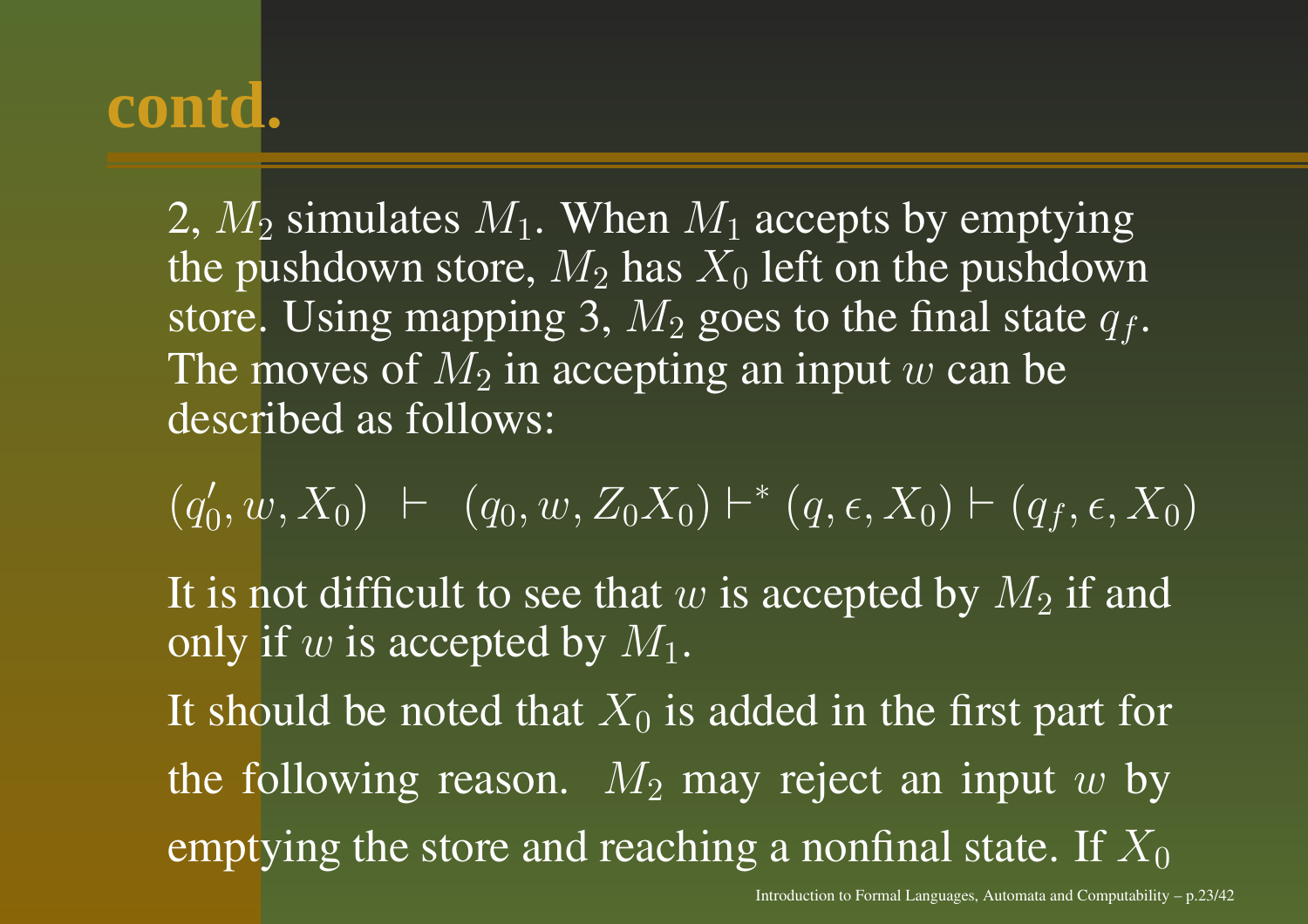were not there  $M_1$  while simulating  $M_2$  will empty the store and accept the input  $w.$  In the second part  $X_0$ is added because for  $M_2$  to make the last move and reach <sup>a</sup> final state, <sup>a</sup> symbol in the pushdown store is required. Thus we have proved the equivalence of acceptance by empty store and acceptance by final state in the case of nondeterministic pushdown automata.

**Remark** The above theorem is not true in the case of deterministic pushdown automata.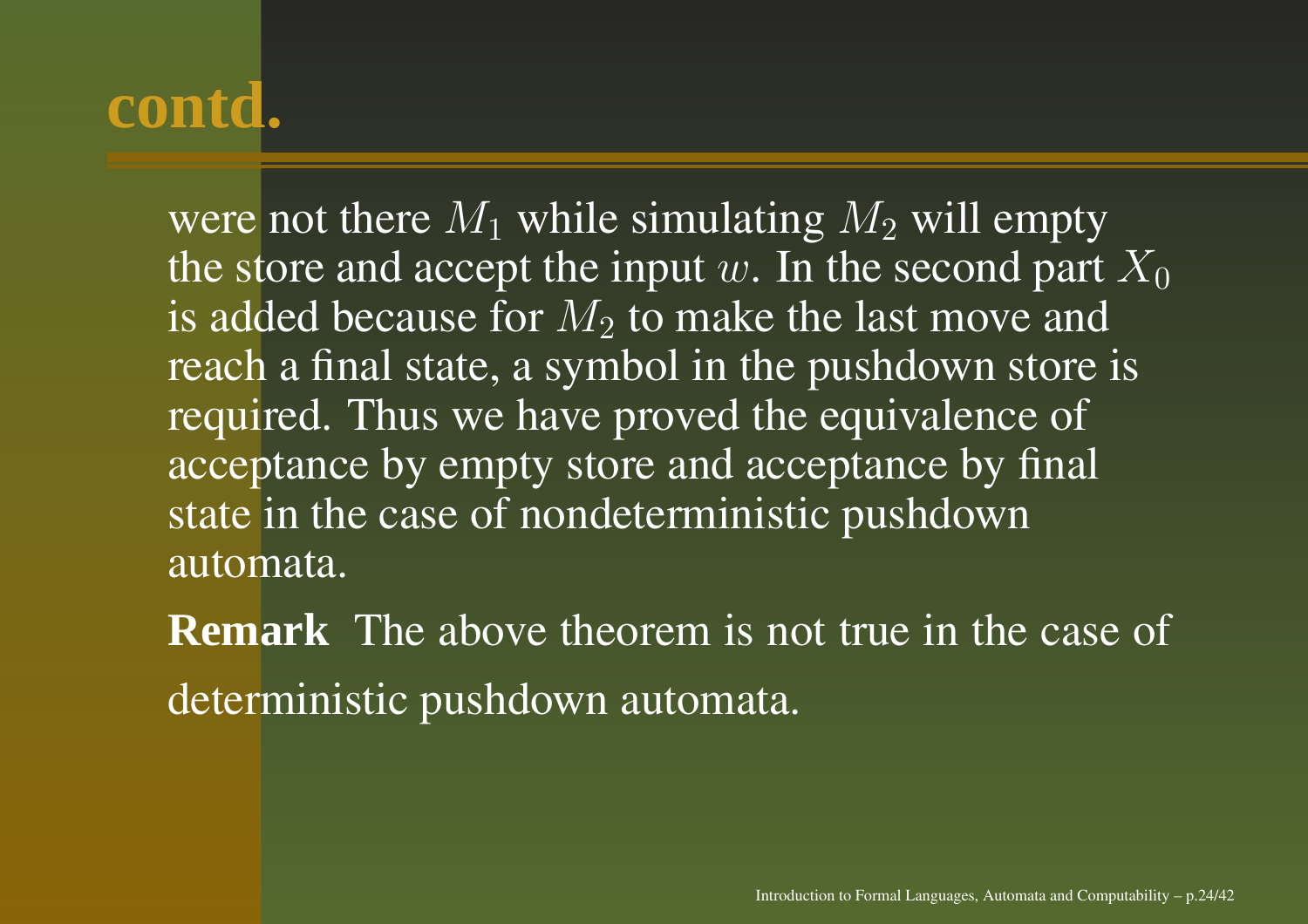## **Equivalence of CFG and PDA**

Theorem If  $L$  is generated by a CFG, then  $L$  is accepted by <sup>a</sup> nondeterministic pushdown automaton by empty store.

**Proof** Let us assume that L does not contain  $\epsilon$  and  $L = L(G)$ , where G is in Greibach Normal Form.  $G = (N, T, P, S)$  where rules in P are of the form  $A \rightarrow a\alpha$ ,  $A \in N$ ,  $a \in T$ ,  $\alpha \in N^*$ . Then  $M$ can be constructed such that  $N(M) \,=\, L(G).$   $\,M \,=\,$  $(\lbrace q \rbrace, T, N, \delta, q, S, \phi)$  where  $\delta$  is defined as follows: If  $A \rightarrow a\alpha$  is a rule,  $\delta(q, a, A)$  contains  $(q, \epsilon)$ . M simulates a leftmost derivation in  $G$  and the equivalence Introduction to Formal Languages, Automata and Computability – p.25/42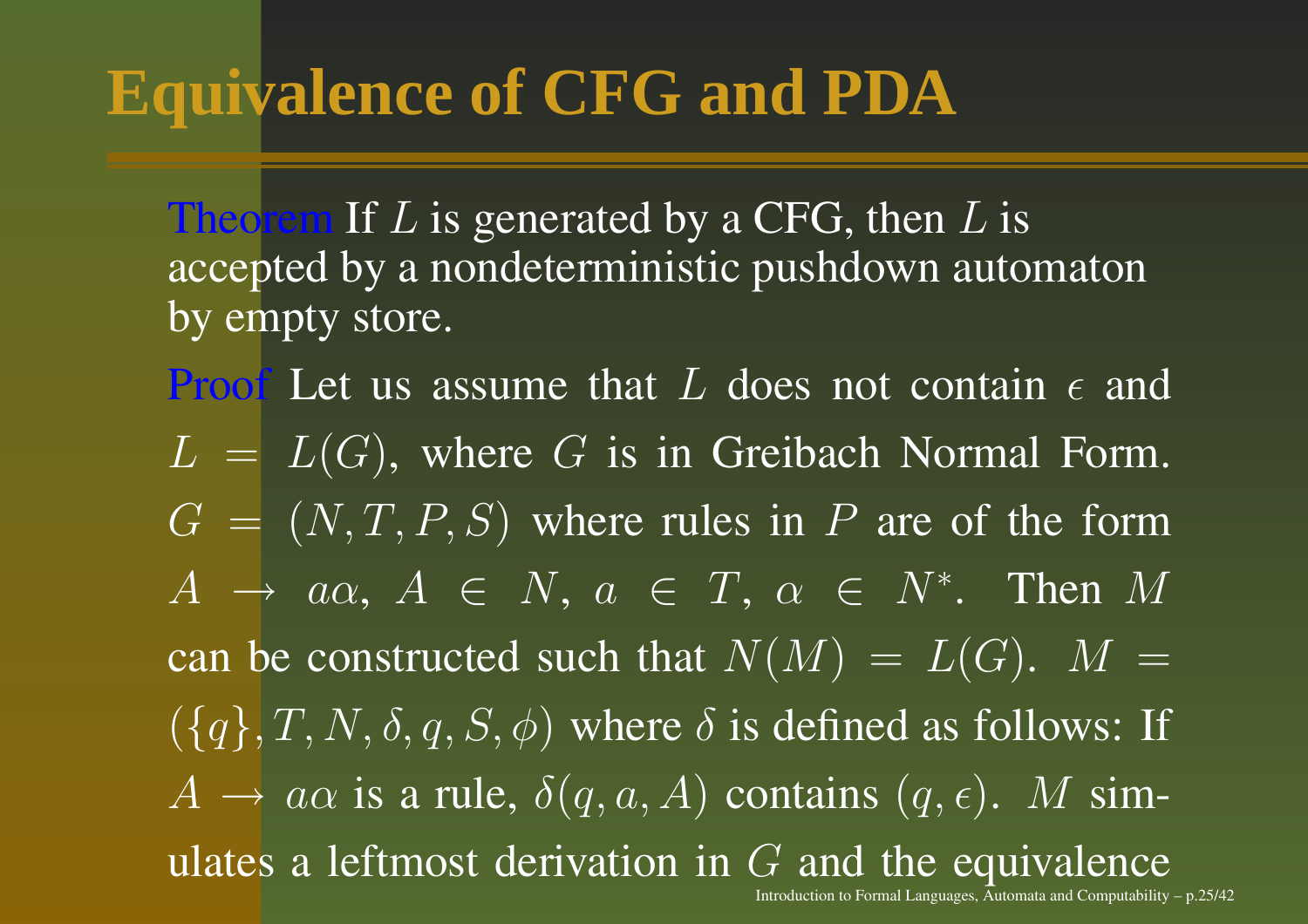$L(G) = N(M)$  can be proved using induction. If  $\epsilon \in L$ , then we can have a grammar  $G$  in GNF with an additional rule  $S \to \epsilon$  and  $S$  will not appear on the right-hand side of any production. In this case,  $\overline{M}$  can have one  $\epsilon\text{-move}$  defined by  $\delta(q,\epsilon,S)$  contains  $(q,\epsilon)$ which will enable it to accept  $\epsilon.$ Theorem If  $L$  is accepted by a PDA, then  $L$  can be generated by <sup>a</sup> CFG. **Proof** Let L be accepted by a PDA by empty store. Construct a CFG  $G=(N,T,P,S)$  as follows:  $N = \{[q, Z, p]|q, p \in K, Z \in \Gamma\} \cup \{S\}.$ P is defined as follows: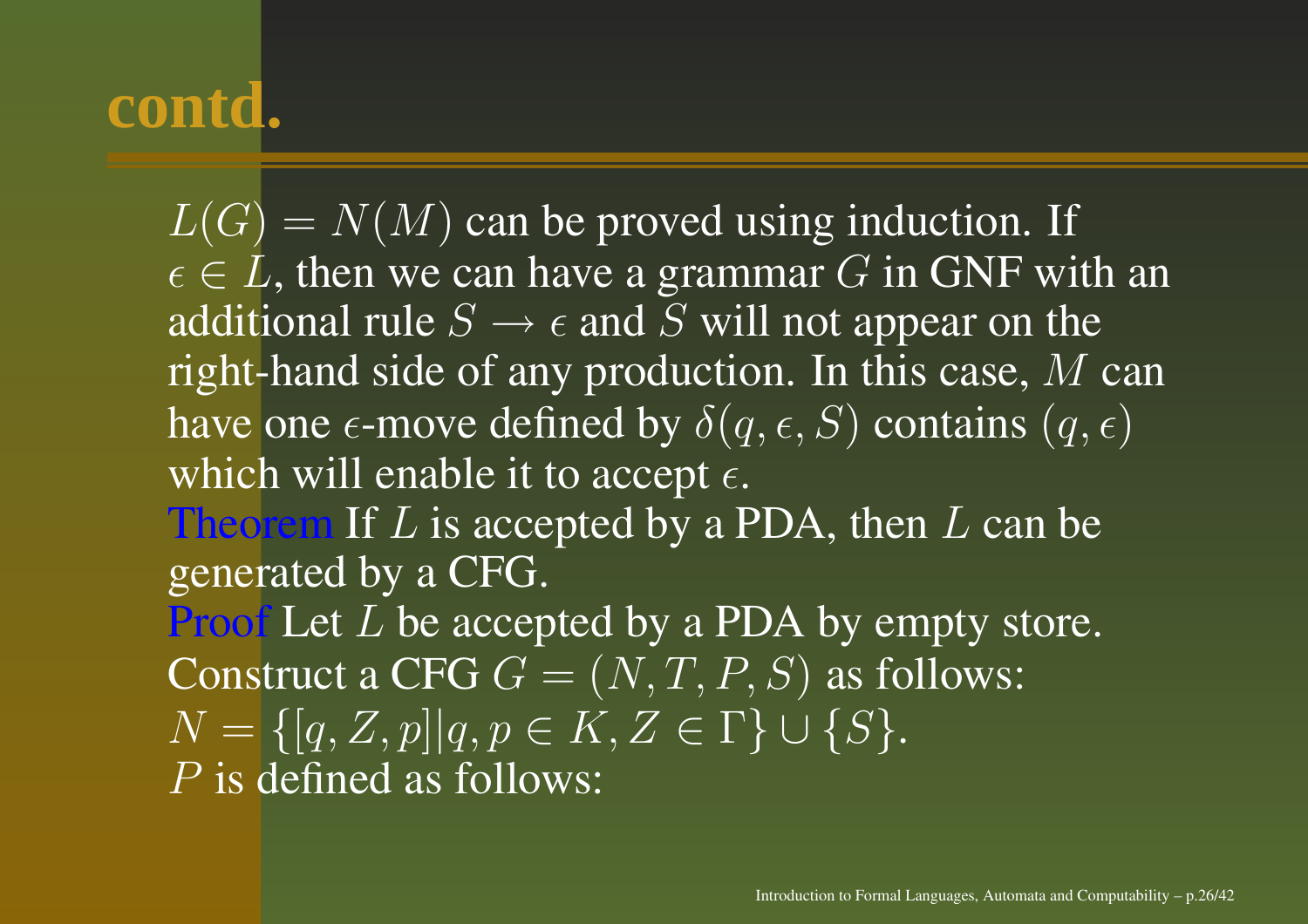$S \to [q_0, Z_0, q] \in P$  for each q in K. If  $\delta(q, a, A)$  contains  $(p, B_1 \dots B_m)$   $(a \in \Sigma \cup \{\epsilon\})$  is a mapping, then P includes rules of the form  $[q, A, q_m] \rightarrow a[p, B_1, q_1][q_1, B_2, q_2] \dots [q_{m-1}, B_m, q_m],$  $q_i \in K$ ,  $1 \leq i \leq m$ If  $\delta(q,a,A)$  contains  $(p,\epsilon)$  then P includes  $[q,A,p] \to a$ Now we show that  $L(G) = N(M) (= L)$ . It should be noted that the variables and productions in the grammar are defined in such <sup>a</sup> way that the moves of the PDA are simulated by <sup>a</sup> leftmost derivation in  $G$ . We prove that

$$
[q, A, p] \stackrel{*}{\Rightarrow} x
$$
 if and only if  $(q, x, A) \stackrel{*}{\vdash} (p, \epsilon, \epsilon)$ .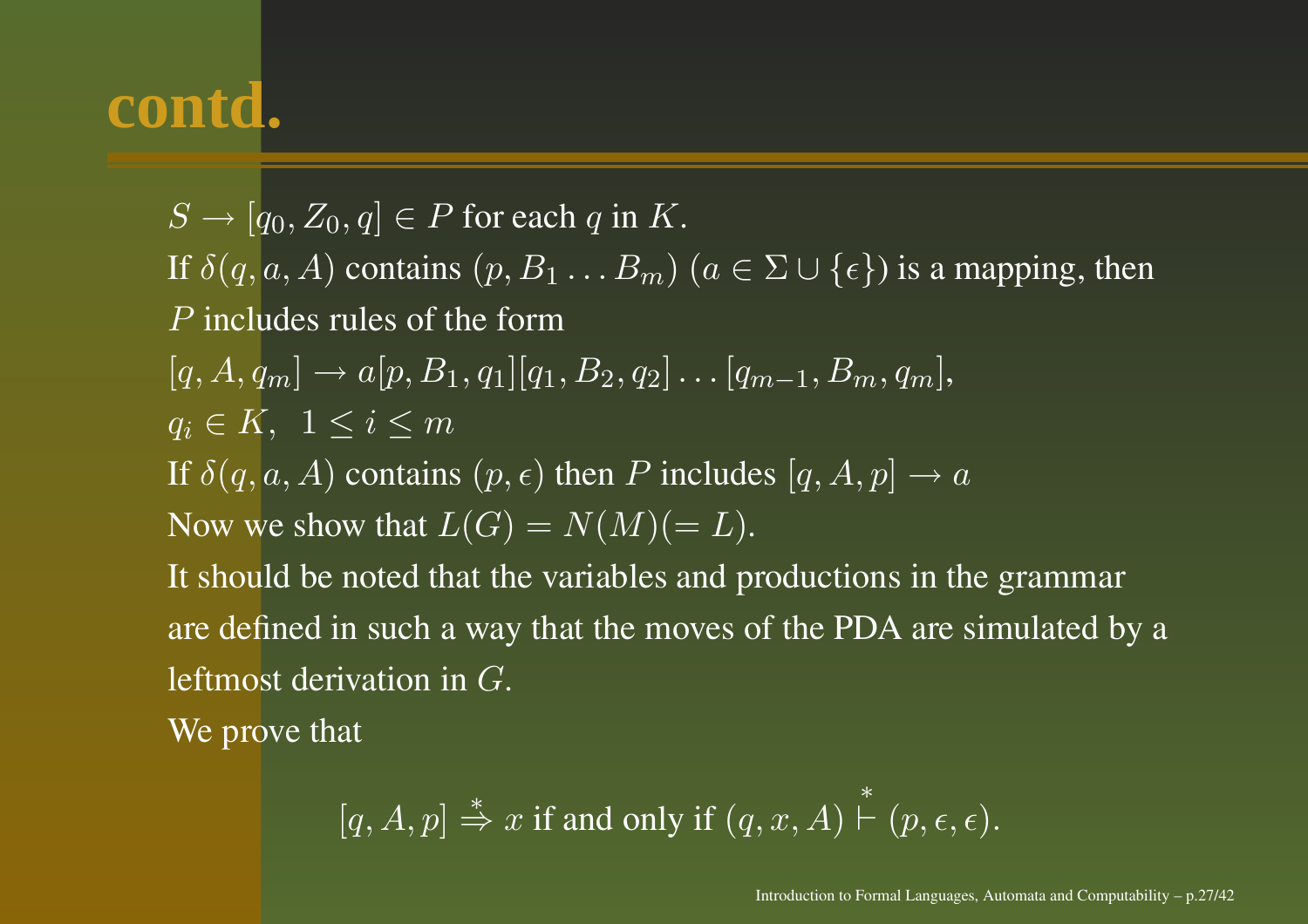That is, if the PDA goes from state  $q$  to state  $p$  after reading x and the stack initially with A on the top ends with  $A$  removed from stack (in between the stack can grow and come down). See Fig[ure](#page-28-0) 1 This is proved by induction on the number of moves of M.

(i) If  $(q, x, A) \vdash^* (p, \epsilon, \epsilon)$  then  $[q, A, p] \stackrel{*}{\Rightarrow} x$ **Basis**

If  $(q, x, A) \vdash (p, \epsilon, \epsilon)$   $x = a$  or  $\epsilon$ , where  $a \in \Sigma$  and there should be a mapping  $\delta(q, x, A)$  contains  $(p, \epsilon)$ . In this case by our construction  $[q, A, p] \longrightarrow x$  is in  $P.$ Hence  $[q, A, p] \Rightarrow x$ .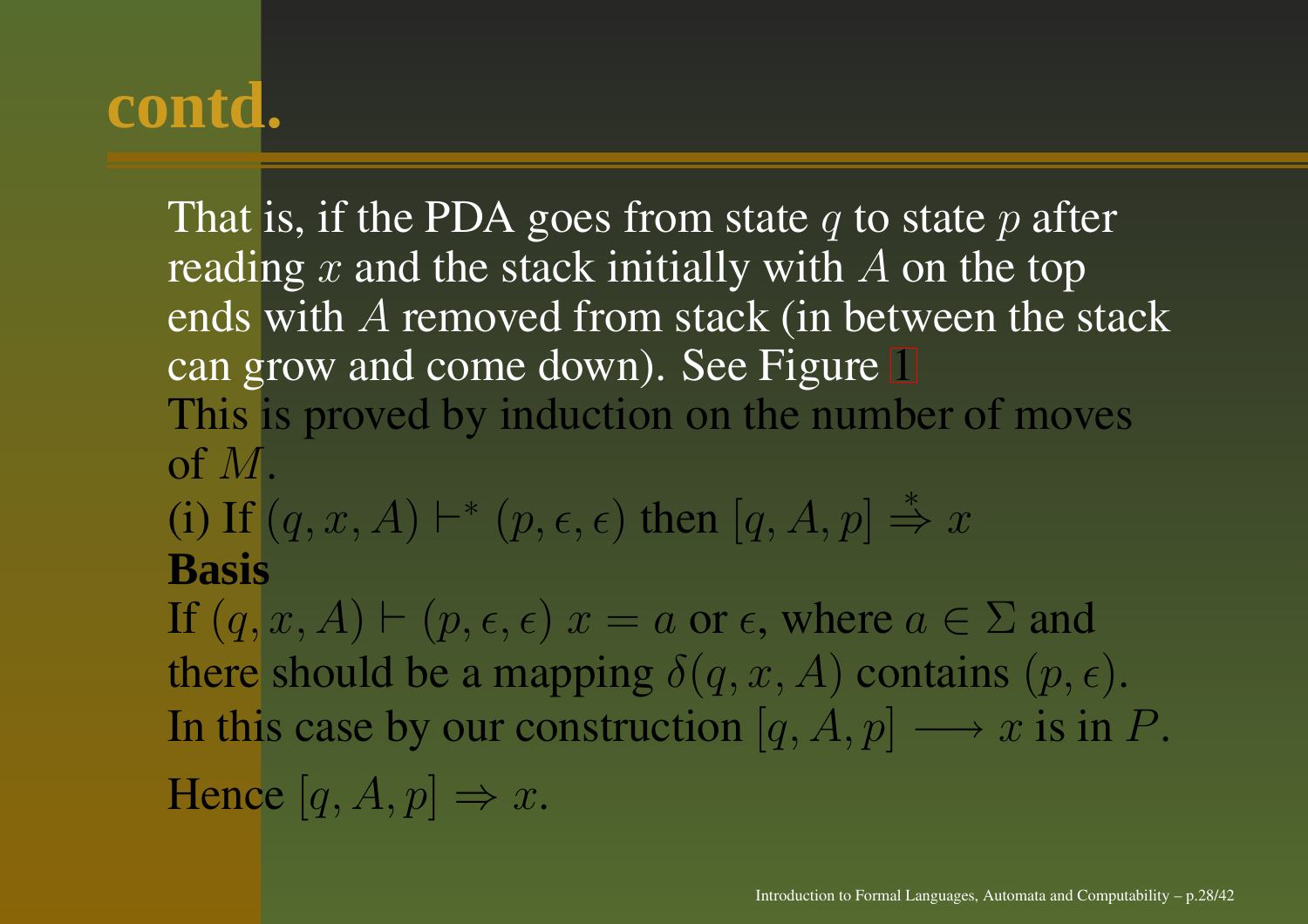<span id="page-28-0"></span>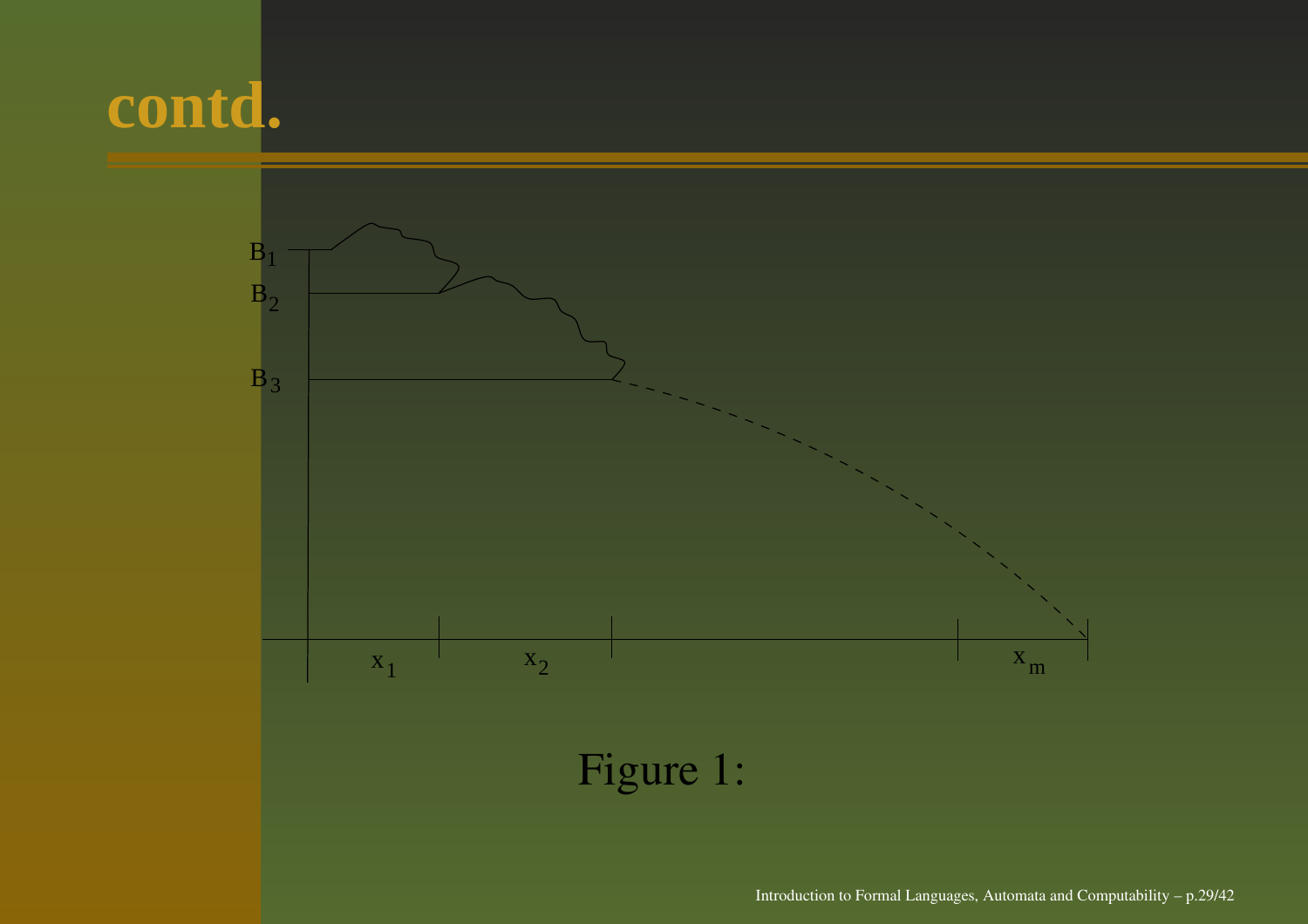#### <span id="page-29-0"></span>**Induction**

Suppose the result holds up to  $n-1$  steps. Let  $(q, x, A) \vdash^{*} (p, \epsilon, \epsilon)$  in  $n$  steps. Now we can write  $x = ax'$   $a \in \Sigma \cup \{\epsilon\}$  and the first move is  $(q, ax', A) \vdash (q_1, x', B_1 \ldots B_m)$ This should have come from a mapping  $\delta(q,a,A)$ contains  $(q_1, B_1 \ldots B_m)$  and there is a rule

 $[q, A, q_{m+1}] \rightarrow a[q_1, B_1, q_2][q_2, B_2, q_3] \dots [q_m, B_m, q_{m+1}]$  in P. (2)

The stack contains  $A$  initially and is replaced by  $B_1 \dots B_m$ . Now the string  $x'$  can be written as  $x_1x_2...x_m$  such that, the PDA completes reading  $x_1$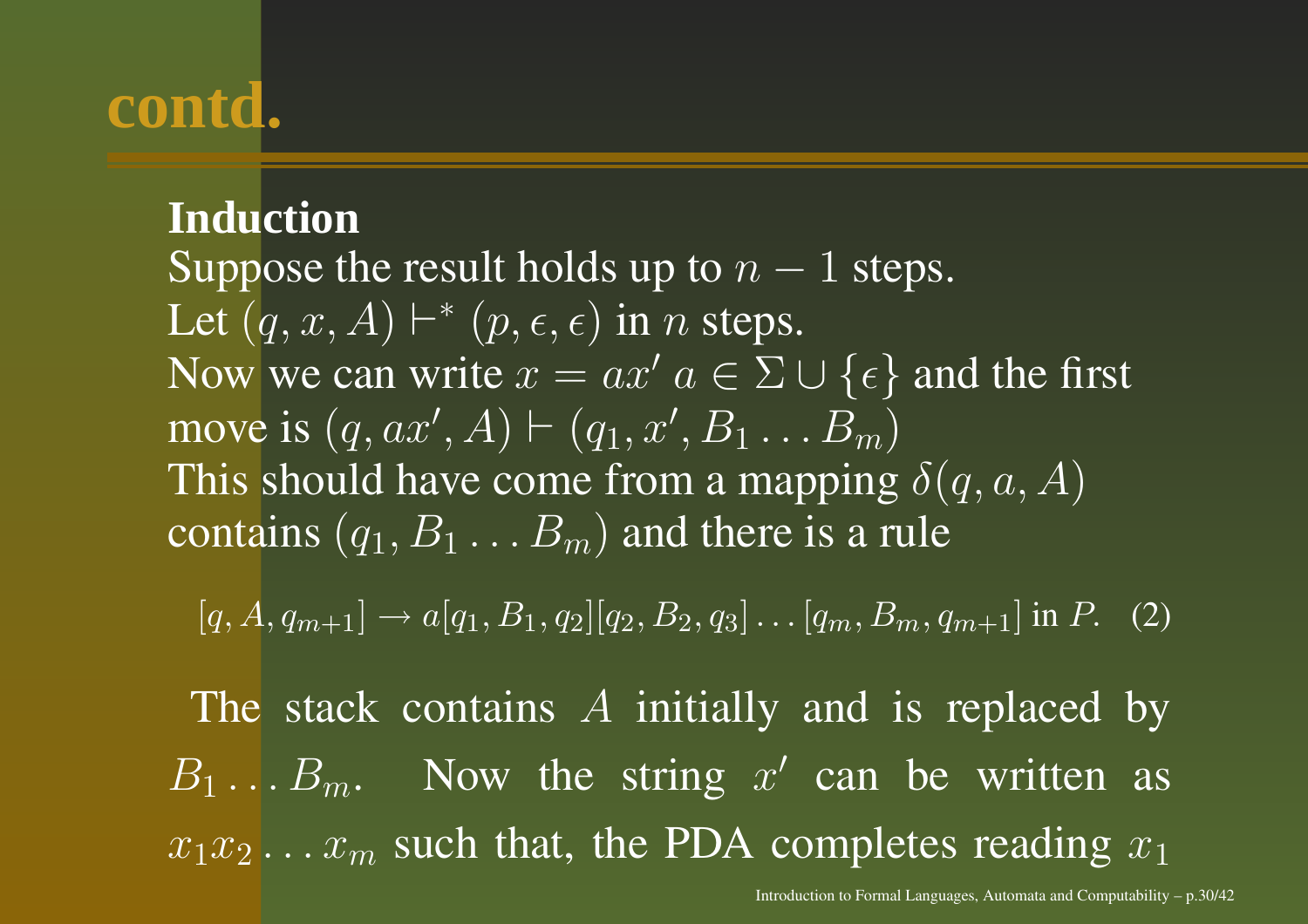when  $B_2$  becomes top of the stack; completes reading  $x_2$  when  $B_3$  becomes the top of the stack and so on. The situation is is described in the Fig[ure](#page-28-0) 1. Therefore  $(q_i, x_i, B_i) \vdash^* (q_{i+1}, \epsilon, \epsilon)$  and this happen in less than  $n$  steps. So

 $(q_i, B_i, q_{i+1}) \stackrel{*}{\Rightarrow} x_i$  by induction hypothesis. (3)

Putt[in](#page-29-0)g  $q_{m+1} = p$  in (2) we get  $[q, \overline{A}, p] \Rightarrow a[q_1, B_1, q_2] \dots [q_n, B_n, p] \stackrel{*}{\Rightarrow} ax_1 \dots x_n =$  $ax' = x$  by equation 3) Therefore  $[q, A, p] \stackrel{*}{\Rightarrow} x$  in G.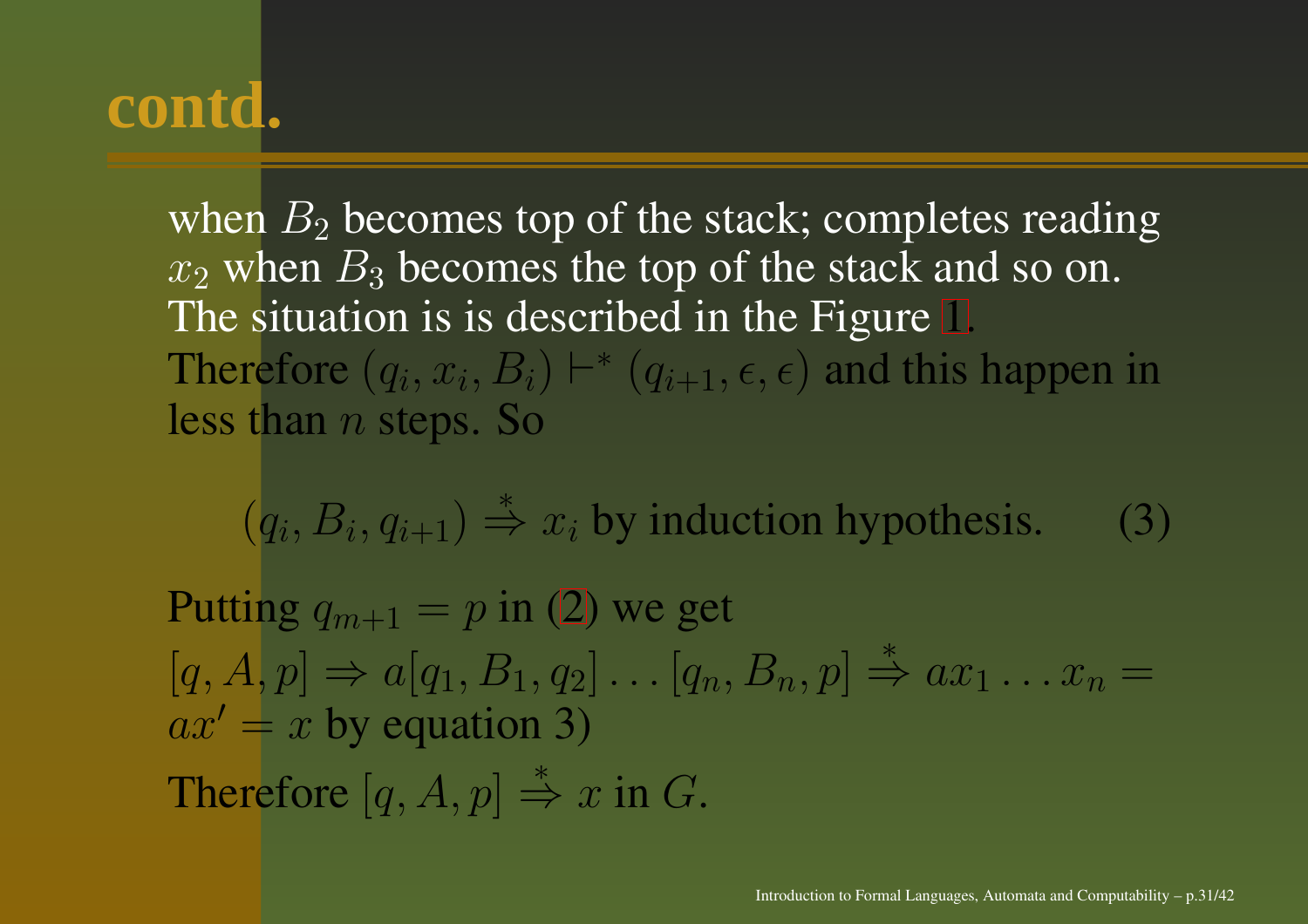(ii) If  $[q, A, p] \stackrel{*}{\Rightarrow} x$  in G then  $(q, x, A) \vdash^{*} (p, \epsilon, \epsilon)$ Proof is by induction on the number of steps in the derivation in G.

#### **Basis**

If  $[q, A, p] \Rightarrow x$  then  $x = a$  or  $\epsilon$  where  $a \in \Sigma$  and  $\overline{(q, A, p)} \rightarrow x$  is a rule in P. This must have come from the mapping  $\delta(q,x,A)$  contains  $(p,\epsilon)$  and hence  $(q, x, A) \vdash (p, \epsilon, \epsilon).$ **Induction**

Suppose the hypothesis holds up to  $(n - 1)$  steps and suppose  $[q, A, p] \stackrel{*}{\Rightarrow} x$  in *n* steps. The first rule applied in the derivation must be of the form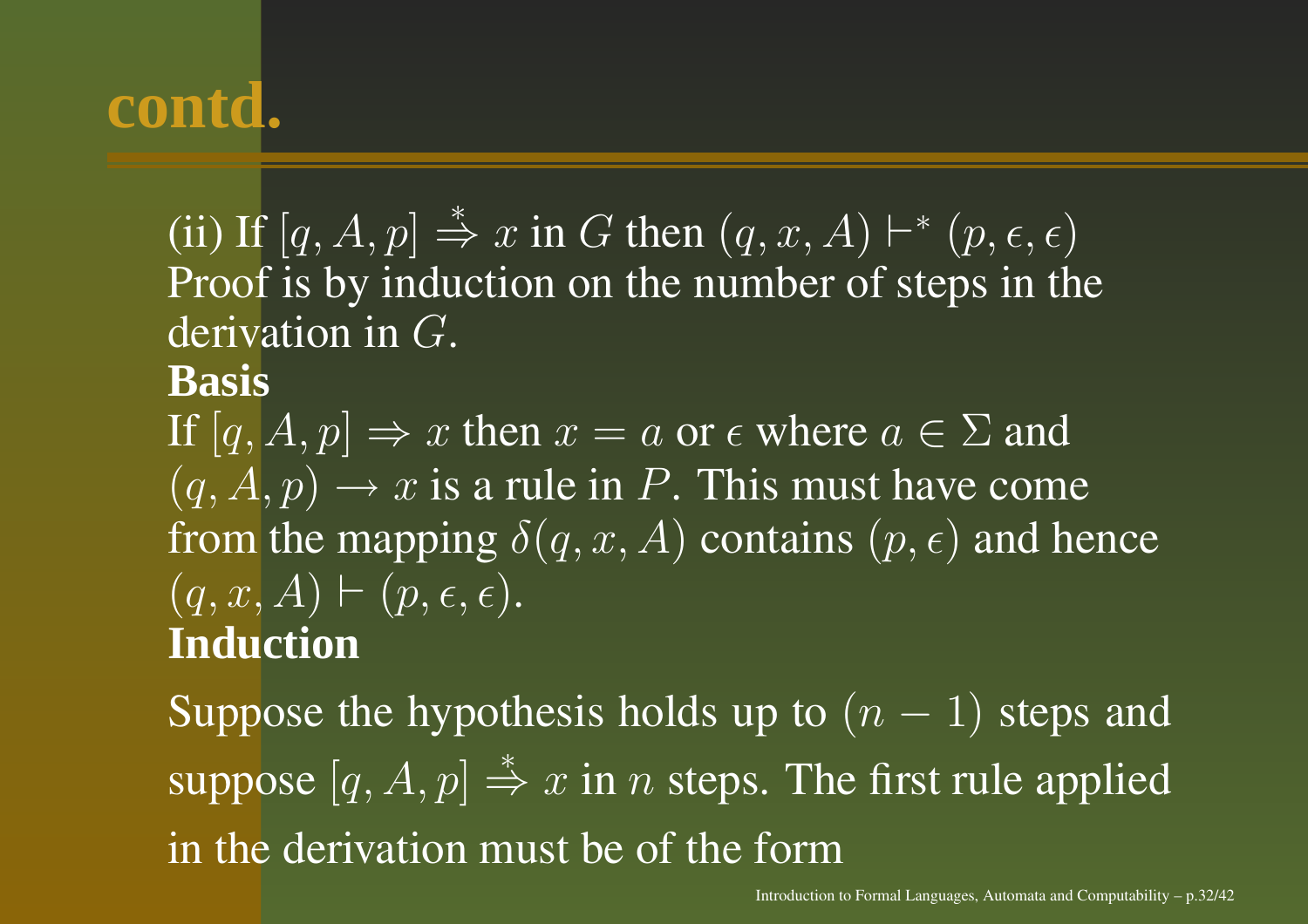$$
[q, A, p] \rightarrow a[q_1, B_1, q_2][q_2, B_2, q_3] \dots [q_m, B_m, p] \tag{4}
$$

and  $x$  can be written in the form  $x = ax_1 \dots x_m$ such that  $[q_i, B_i, q_{i+1}] \overset{*}{\Rightarrow} x_i.$ This derivation must have taken less than  $n$  steps and so by the induction hypothesis

 $(q_i, x_i, B_i) \vdash^* (q_{i+1}, \epsilon, \overline{\epsilon}) \quad 1 \leq i \leq m$  and  $q_{m+1} = p$ . (5) 4 must have come from a mapping  $\delta(q,a,A)$  contains  $(q, B_1 \ldots B_m)$ Therefore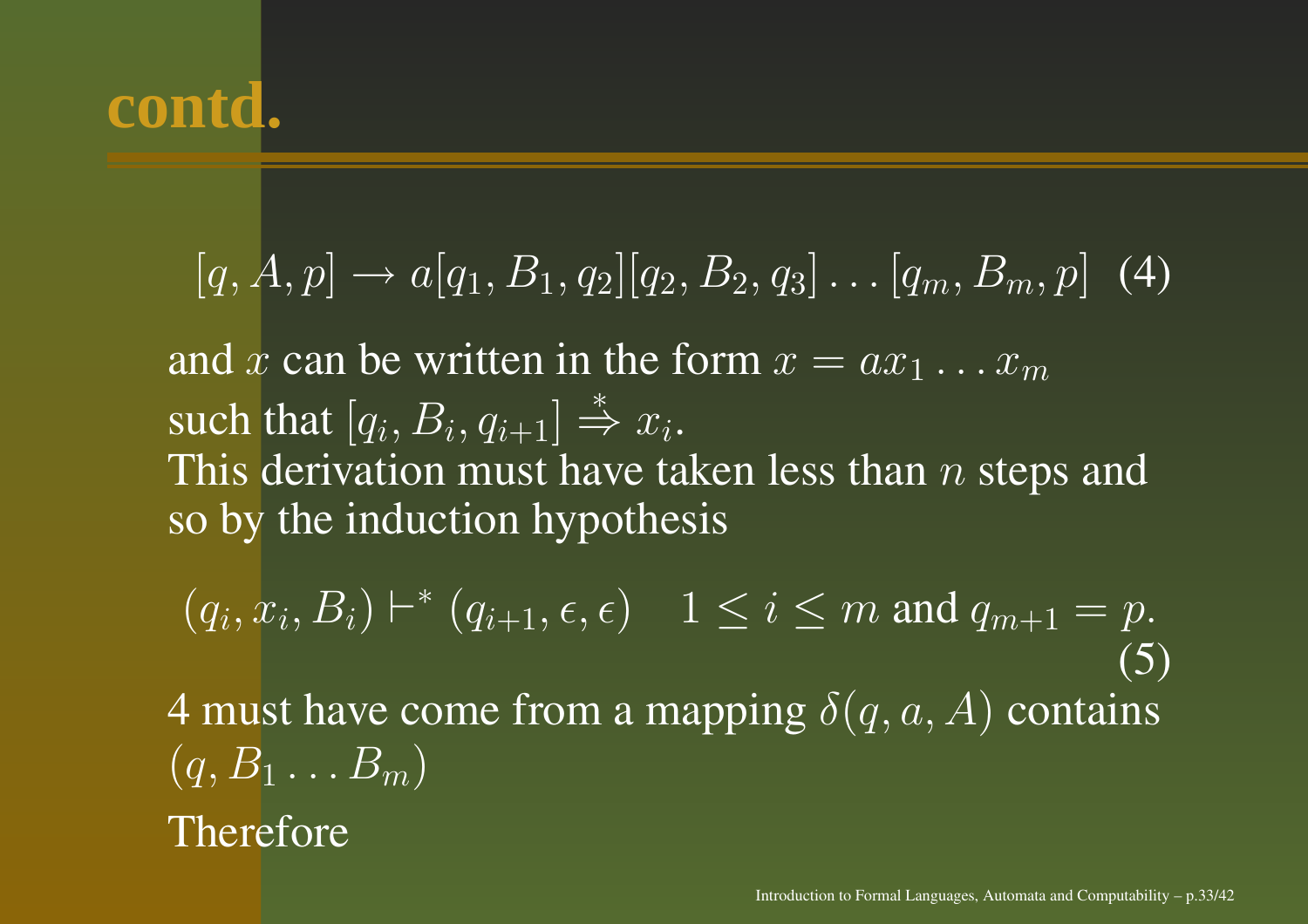$$
(q, ax_1...x_m, A) \quad \vdash \quad (q_1, x_1...x_m, B_1...B_m)
$$
  
\n
$$
\vdash^* \quad (q_2, x_2...x_m, B_2...B_m)
$$
  
\n
$$
\vdash^* \quad (q_3, x_3...x_m, B_3...B_m)
$$
  
\n
$$
\vdots
$$
  
\n
$$
\vdash^* \quad (q_{m-1}, x_{m-1}x_m, B_{m-1}B_m)
$$
  
\n
$$
\vdash^* \quad (q_m, x_m, B_m)
$$
  
\n
$$
\vdash^* \quad (p, \epsilon, \epsilon)
$$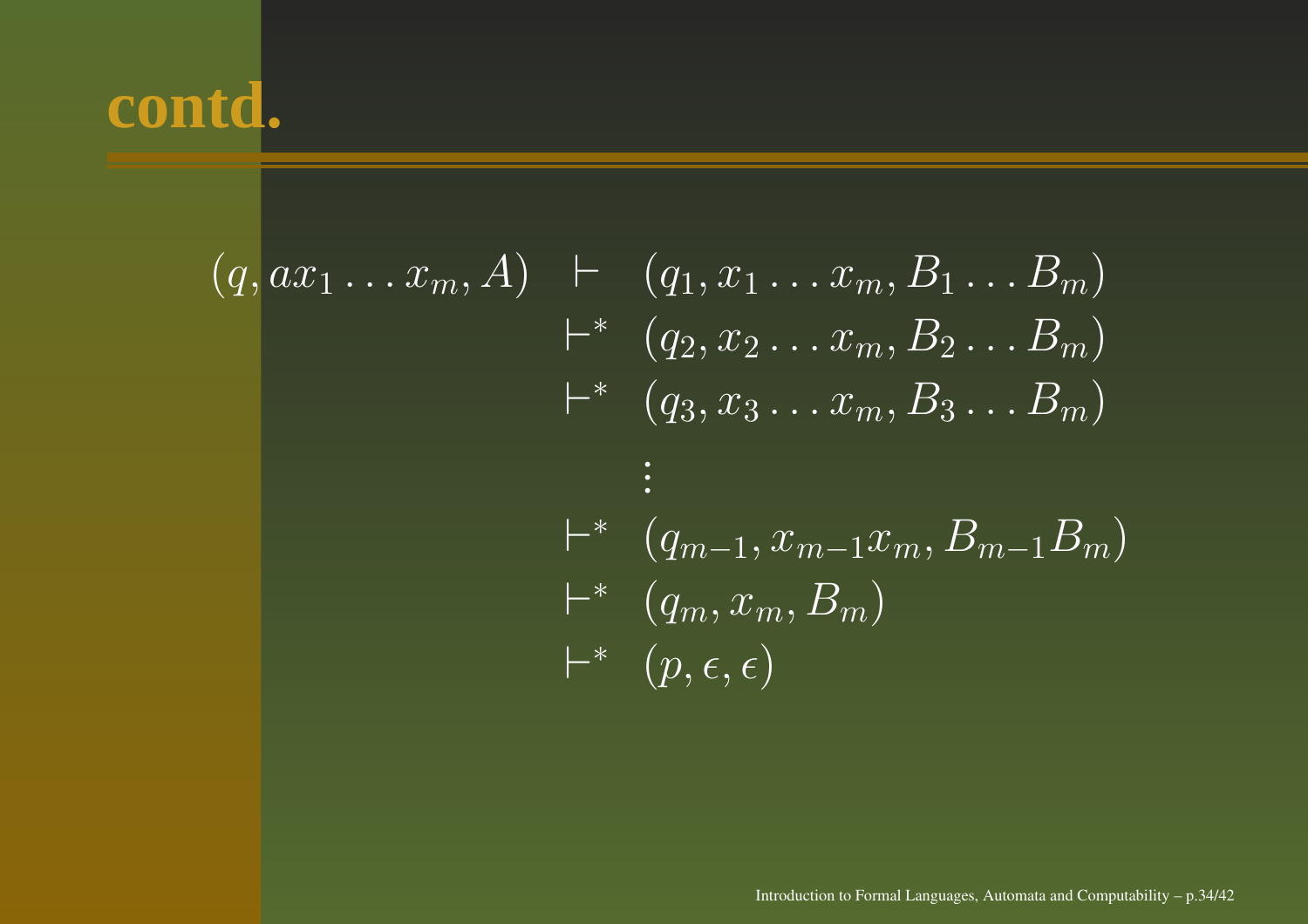Hence  $(q, x, A) \vdash^{*} (p, \epsilon, \epsilon)$ . Having proved that  $\overline{(q, x, A)} \vdash^* (\overline{p}, \epsilon, \epsilon)$  if and only if  $\overline{[q, A, p]} \stackrel{*}{\Rightarrow} x$ , we can easily see that  $S \Rightarrow [q_0, Z_0, q] \stackrel{*}{\Rightarrow} w$  if and only if  $(q_0, w, Z_0) \vdash^* (p,\epsilon,\epsilon)$ This means  $w$  is generated by  $G$  if and only if  $w$  is accepted by M by empty store. Hence  $L(G) = N(M).$ 

Let us illustrate the construction with an example.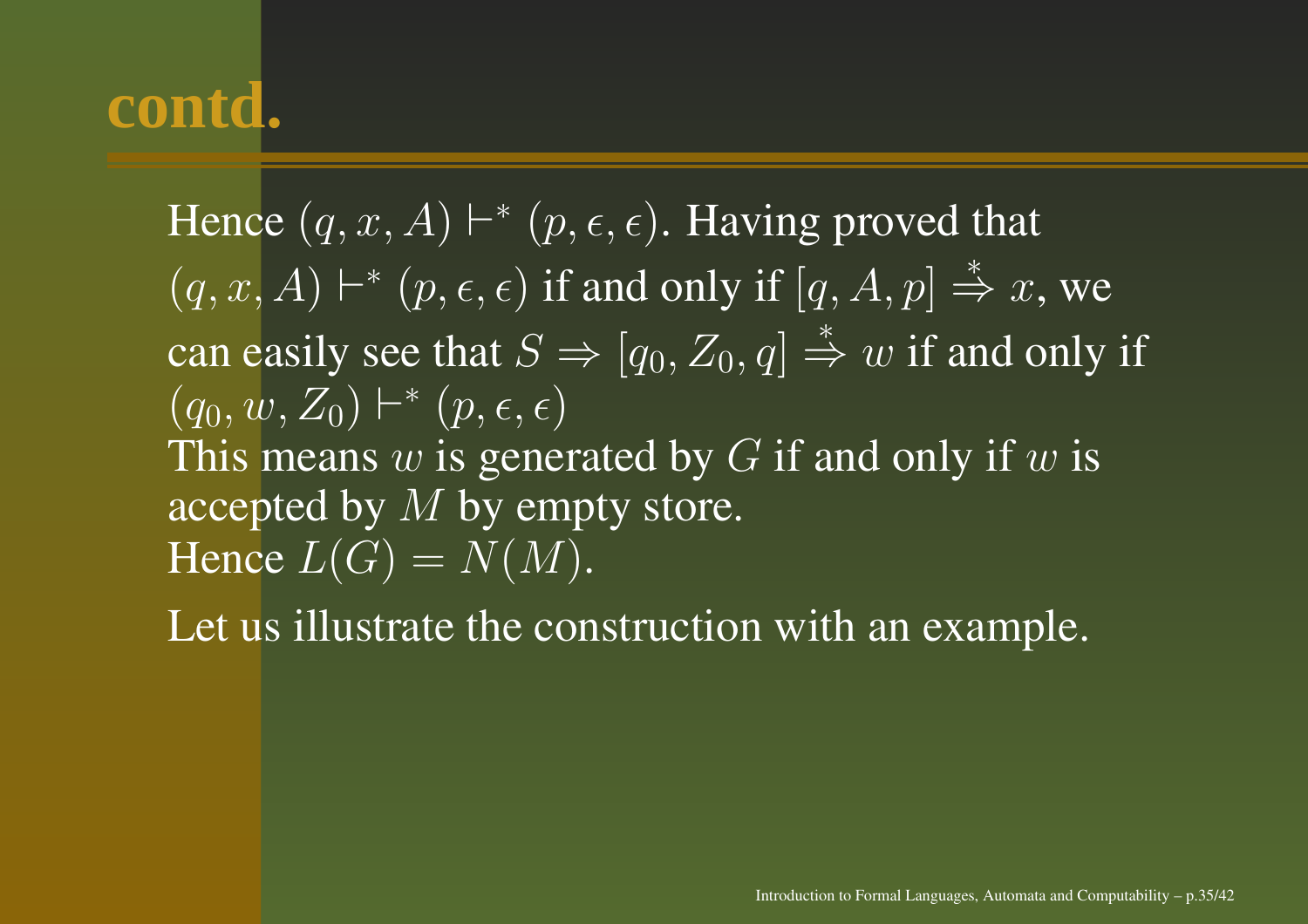

#### Construct a CFG to generate  $N(M)$  where

$$
M = (\{p, q\}, \{0, 1\}, \{X, Z_0\}, \delta, q, Z_0, \phi)
$$

where  $\delta$  is defined as follows:

1.  $\delta(q, 1, Z_0) = \{(q, XZ_0)\}\$ 2.  $\delta(q, 1, X) = \{(q, XX)\}\$ 3.  $\delta(q, 0, X) = \{(p, X)\}\$ 4.  $\delta(q,\epsilon,Z_0) = \{(q,\epsilon)\}\$ 5.  $\delta(p, 1, X) = \{(p, \epsilon)\}\$ 6.  $\delta(p, 0, Z_0) = \{(q, Z_0)\}\$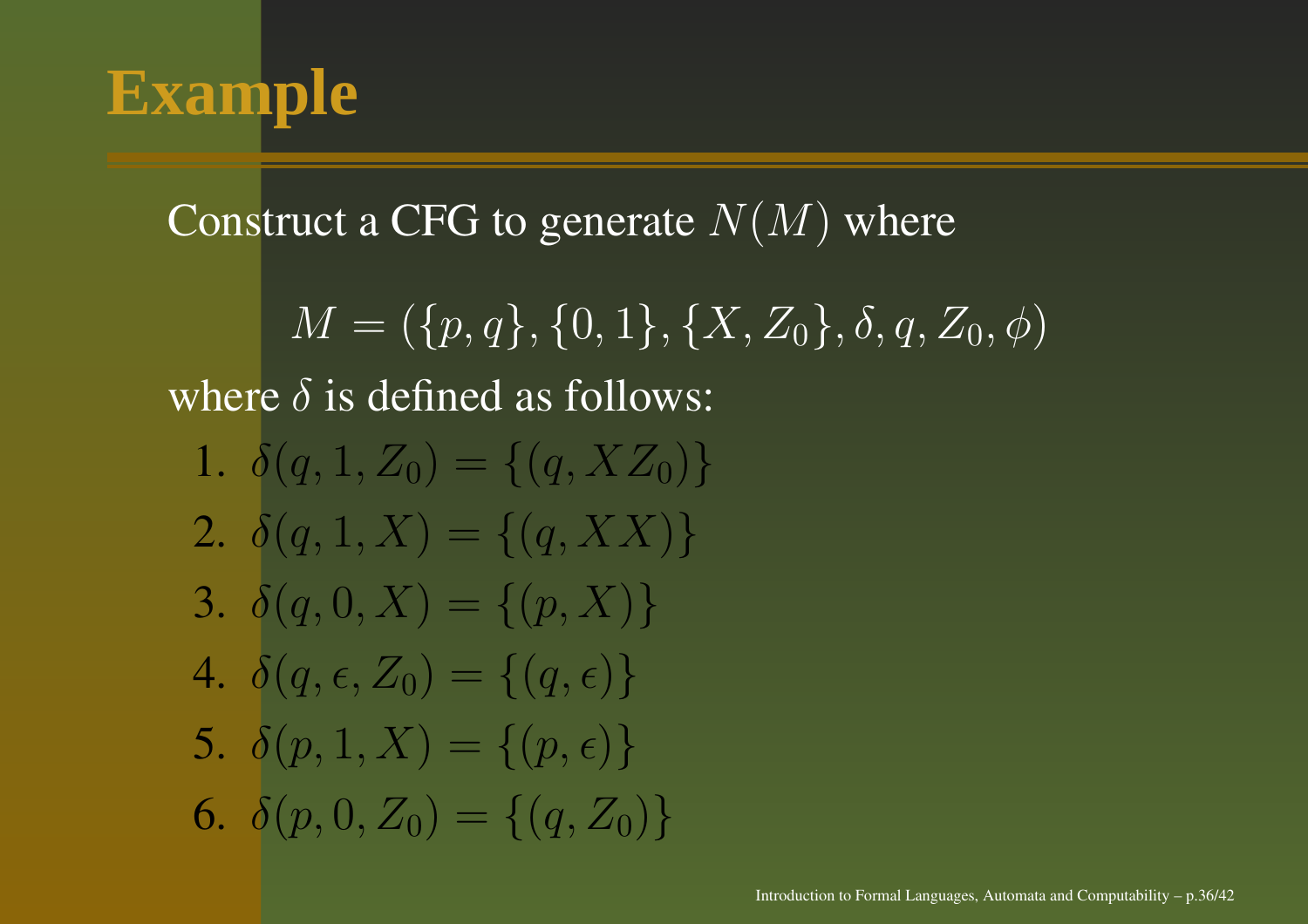It can be seen that

$$
N(M) = \{1^n 01^n 0\}^*, \quad n \ge 1.
$$

The machine while reading  $1^n$  adds  $X$ 's to the stack and when it reads a 0, change to state  $p.$  In state  $p$  it reads  $1^n$  again removing the  $X$ 's from the stack. When it reads a 0, it goes to  $q$  keeping  $Z_0$  on the stack. It can remove  $Z_0$  by using mapping 4 or repeat the above process several times. Initially also  $Z_0$  can be removed using mapping 4, without reading any input. Hence  $\epsilon$  will also be accepted.  $G = (N, T, P, S)$  is constructed as follows:  $T=\Sigma$  $N = \{[q, Z_0, q], [q, X, q], [q, Z_0, p], [q, X, p], [p, Z_0, q],\}$  $[p, X, q], [p, Z_0, p], [p, X, p] \cup \{S\}$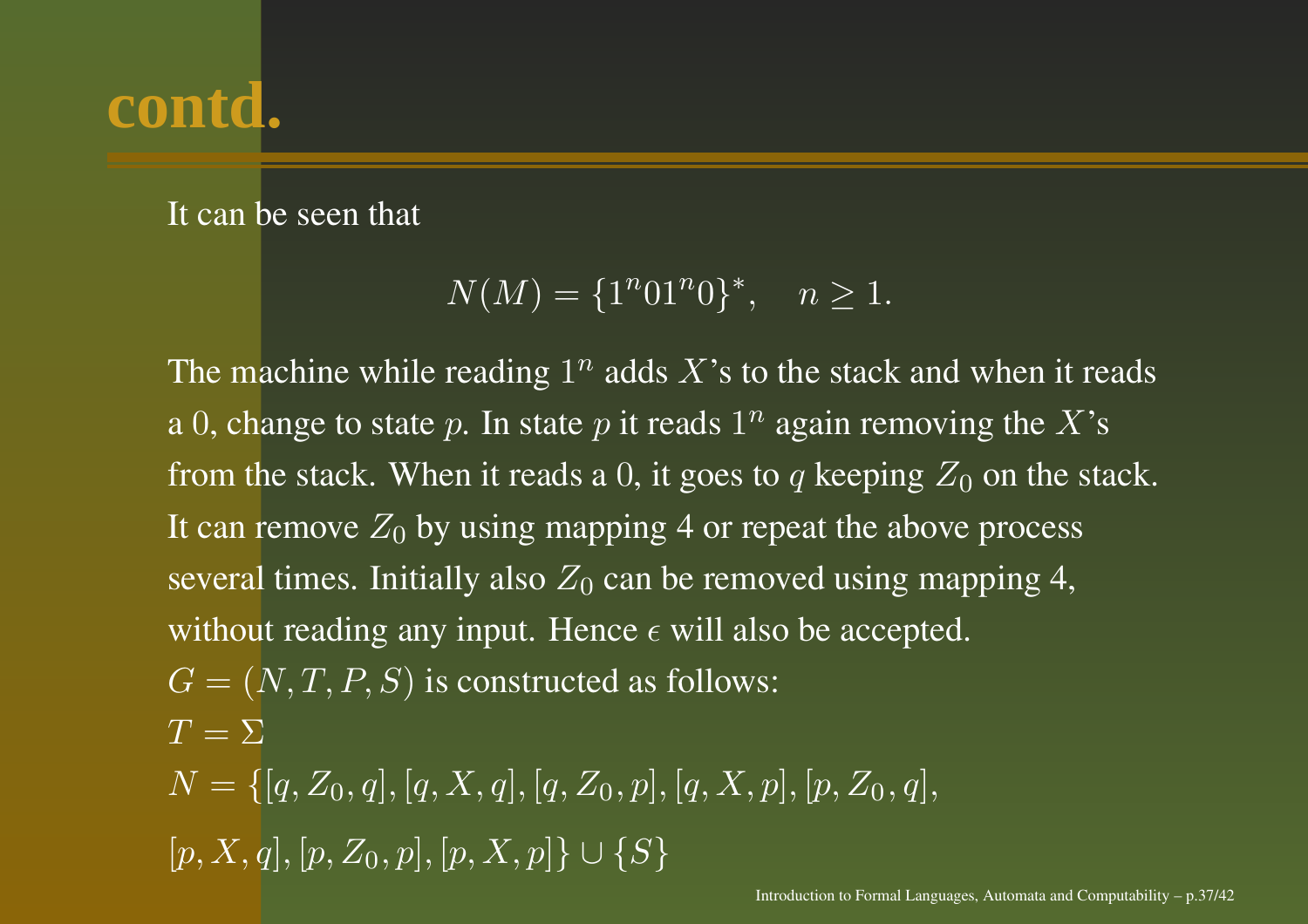Initial rules are

$$
r_1 \colon S \to [q, Z_0, q]
$$

 $r_2$ ,  $S \rightarrow [q, Z_0, p]$ 

Next we write the rules for the mappings.

Corresponding to mapping 1, we have the rules

 $r_3. [q, Z_0, q] \rightarrow 1[q, X, q][q, Z_0, q]$  $r_4$ . [q, Z<sub>0</sub>, q]  $\rightarrow 1[q, X, p][p, Z_0, q]$  $r_5. [q, Z_0, p] \rightarrow 1[q, X, q][q, Z_0, p]$  $r_6$ .  $[q, Z_0, p] \to 1[q, X, p][p, Z_0, p]$ 

Corresponding to mapping 2, we have the rules

 $r_7. [q, X, q] \to 1[q, X, q][q, X, q]$  $r_8. [q, X, q] \to 1[q, X, p][p, X, q]$  $r_9. [q, X, p] \to 1[q, X, q][q, X, p]$ 

 $r_{10}.~[q,X,p] \rightarrow 1[q,X,p][p,X,p] \qquad \qquad \hbox{\tiny Introduction to Formal Languages, Automata and Computability - p.38/42}$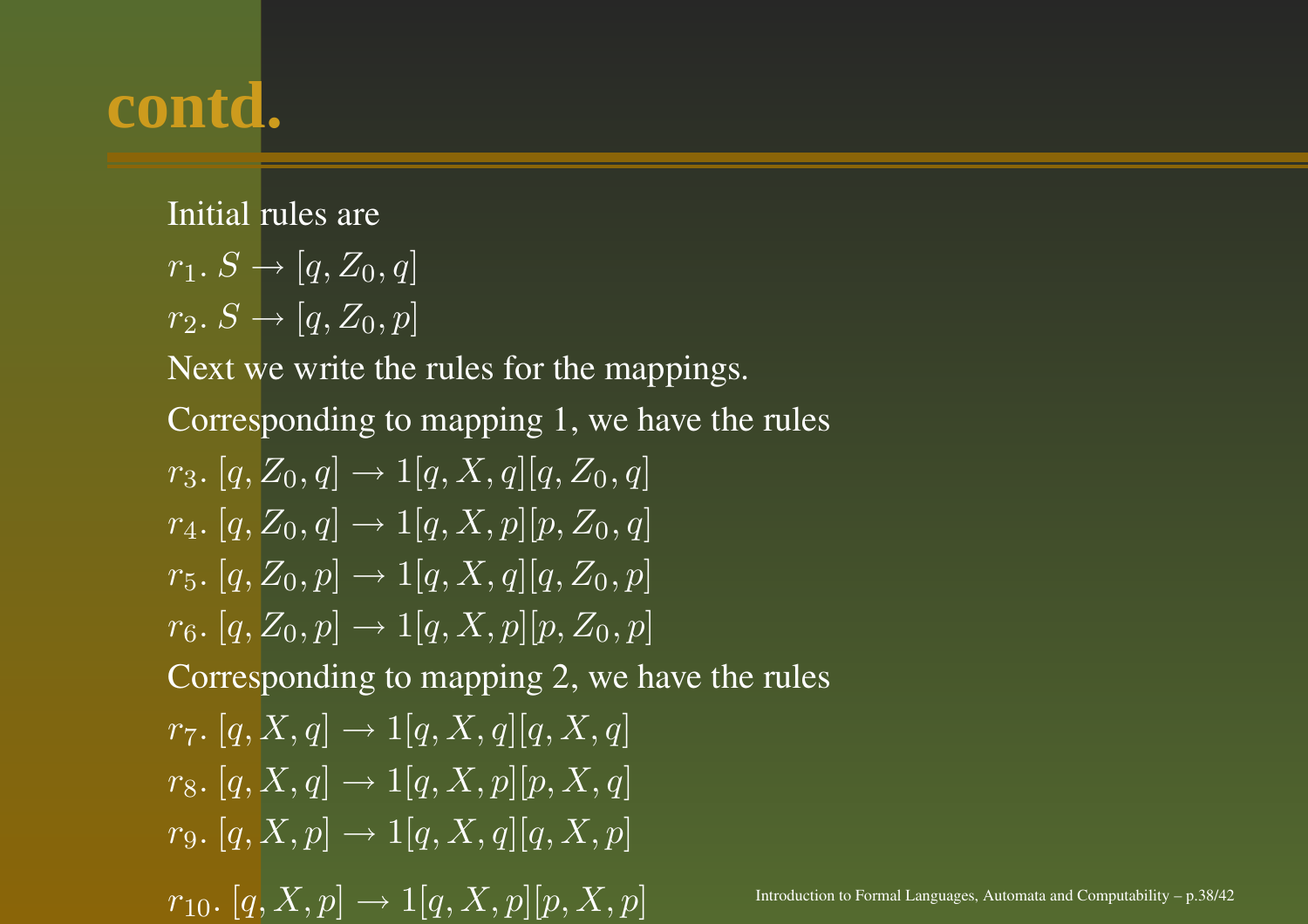Corresponding to mapping 3, we have the rules  $r_{11}$ .  $[q, X, q] \rightarrow 0[p, X, q]$  $r_{12}. [q, X, p] \rightarrow 0[p, X, p]$ Corresponding to mapping 4 we have the ruler  $\overline{r}_{13}.$   $\overline{[q,Z_0,q]} \rightarrow \epsilon$ Corresponding to mapping 5 we have the rule  $r_{14}. [p, X, p] \to 1$ Corresponding to mapping 6 we have the rules  $r_{15}. [p, Z_0, q] \rightarrow 0 [q, Z_0, q]$  $r_{16}. [p, Z_0, p] \rightarrow 0 [q, Z_0, p]$ So we have ended up with 16 rules. Let us see whether we can remove some useless nonterminals and rules here. There is no rule with  $[p, X, q]$  on the left hand side. So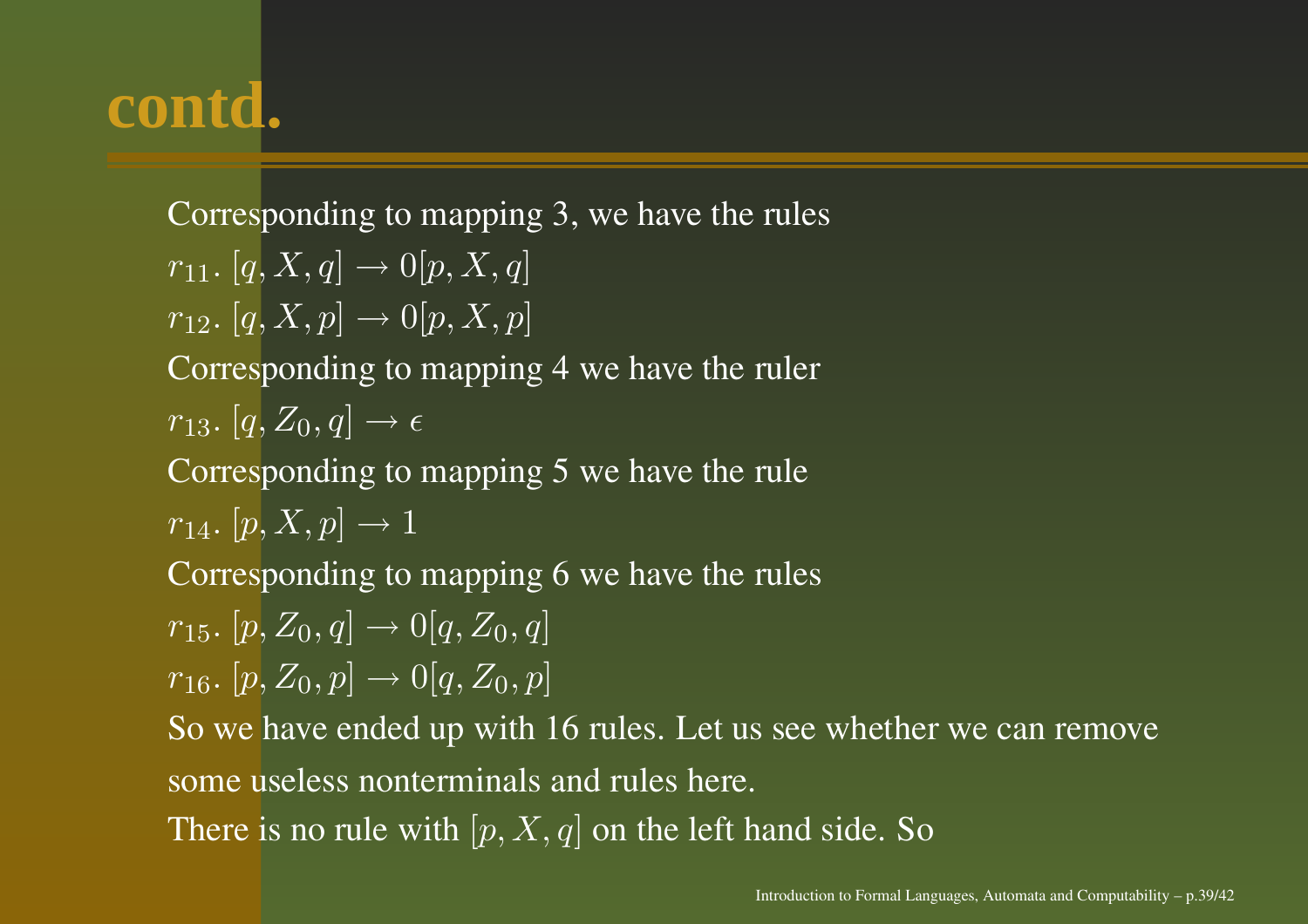rules involving it can be removed i.e.,  $r_8, r_{11}.$  Once  $r_8$ and  $r_{11}$  are removed, the only rule with  $\left[q,X,q\right]$  on the left hand side is  $r_7$  which will create more  $\left[q,X,q\right]$ whenever applied and the derivation will not terminate. So rules involving  $[q,X,q]$  can be removed. i.e.,  $r_3$ ,  $r_5$ ,  $r_7$ ,  $r_9$ . Now we are left with rules  $r_1, r_2, r_4, r_6, r_{10}, r_{12}, r_{13}, r_{14}, r_{15}, r_{16}.$  If you start with  $r_2, r_6$  can be applied.  $[q, Z_0, p]$  will introduce  $[p, Z_0, p]$ in the sentential form. Then  $r_{16}$  can be applied which will introduce  $[q,Z_0,p]$  and the derivation will not terminate. Hence  $[q, Z_0, p]$  and rules involving it can be removed. i.e., rules  $r_2, r_6, r_{16}$  can be removed. So we end up with rules  $r_1, r_4, r_{10}, r_{12}, r_{13}, r_{14}, r_{15}$ . Using nonterminalsIntroduction to Formal Languages, Automata and Computability – p.40/42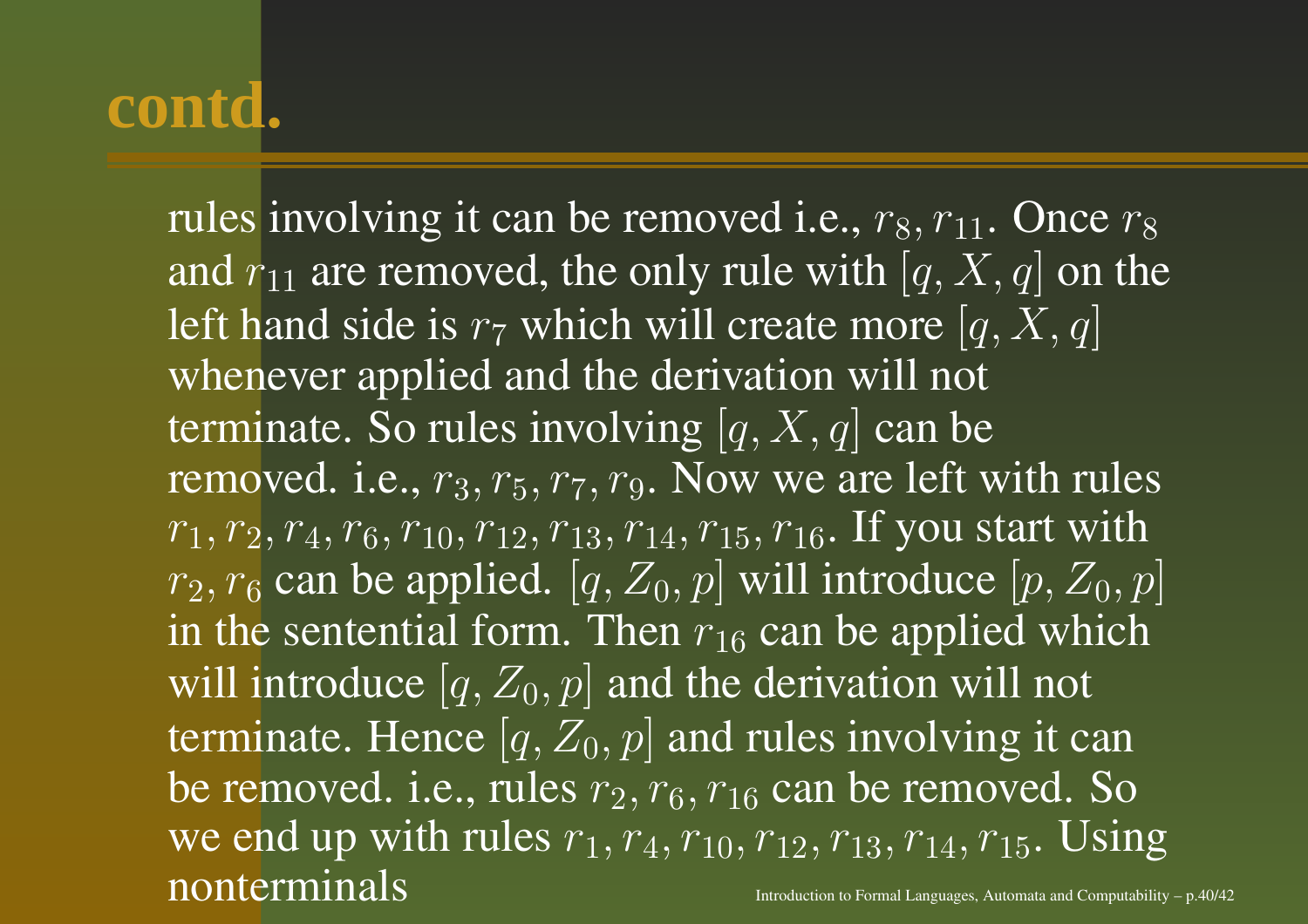|          | A for   | $\overline{[q,Z_0,q]}$ |
|----------|---------|------------------------|
| $\bm{B}$ | for     | [q, X, p]              |
|          | $C$ for | $[p, Z_0, q]$          |
| $D^1$    | for     | [p, X, p]              |